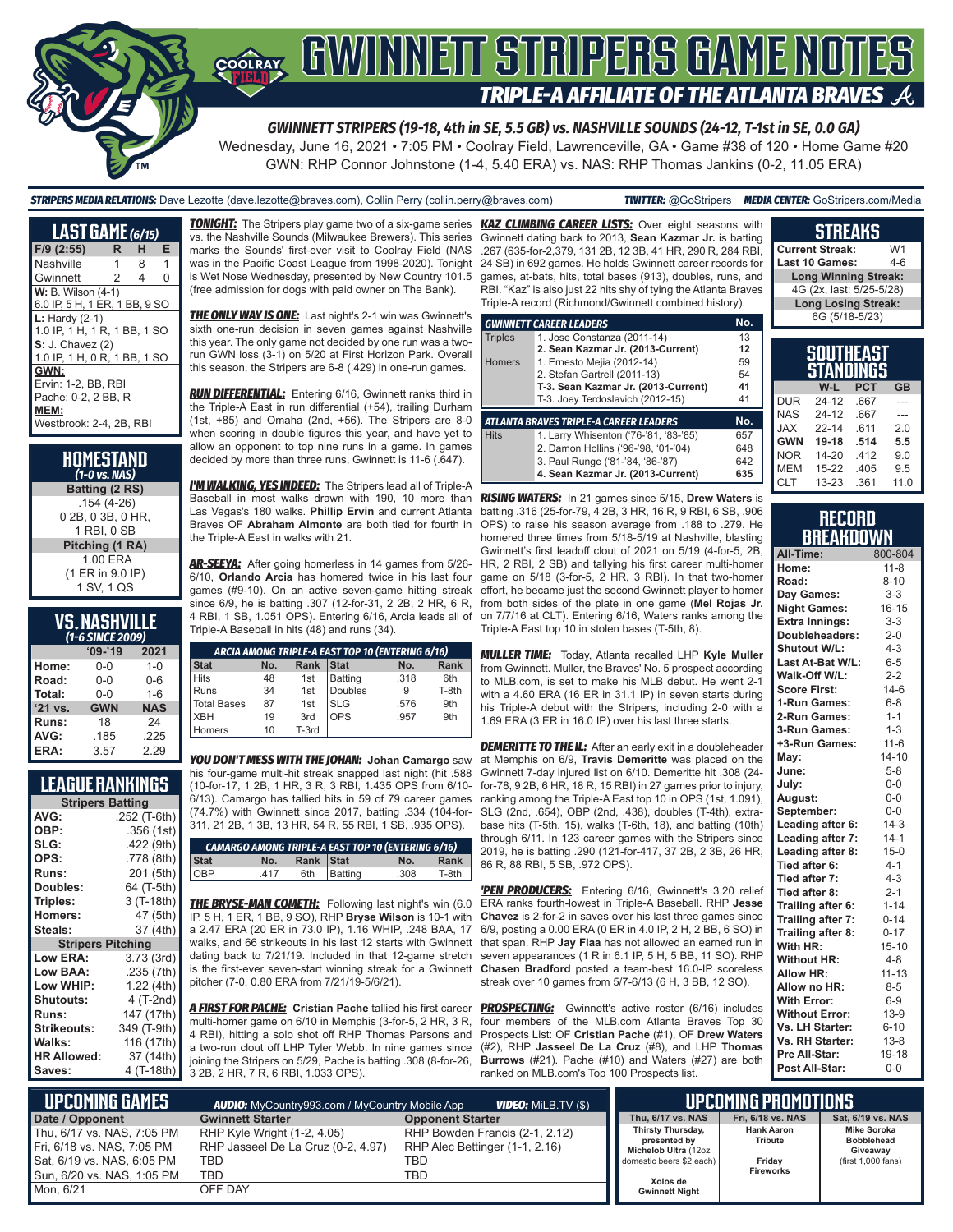

#### *WEDNESDAY, JUNE 16, 2021 VS. NASHVILLE*

| <b>MANAGER MATT TUIASOSOPO</b>                                                                                                                                                                                                                                                                                                                                                                                                                                                                                                                                                                                                                                                                                                                                                                                                                                                                                                                                                                                                                                                                                                      | <b>VS.2021 OPPONENTS</b>                                                                                                                                                                                                                                                                                                                                                                                                                                                                                                                                                                                                                                                                                                                                                                                                                                                                                                                                                                     |
|-------------------------------------------------------------------------------------------------------------------------------------------------------------------------------------------------------------------------------------------------------------------------------------------------------------------------------------------------------------------------------------------------------------------------------------------------------------------------------------------------------------------------------------------------------------------------------------------------------------------------------------------------------------------------------------------------------------------------------------------------------------------------------------------------------------------------------------------------------------------------------------------------------------------------------------------------------------------------------------------------------------------------------------------------------------------------------------------------------------------------------------|----------------------------------------------------------------------------------------------------------------------------------------------------------------------------------------------------------------------------------------------------------------------------------------------------------------------------------------------------------------------------------------------------------------------------------------------------------------------------------------------------------------------------------------------------------------------------------------------------------------------------------------------------------------------------------------------------------------------------------------------------------------------------------------------------------------------------------------------------------------------------------------------------------------------------------------------------------------------------------------------|
| Matt Tuiasosopo is in his first season as Gwinnett manager and his third season<br>as a coach in the Atlanta Braves organization in 2021. He was named the seventh<br>manager in team history on 3/30/21. Tuiasosopo is both the youngest manager in<br>team history (turned 35 on 5/10) and the first former Gwinnett player to manage the<br>club (hit .221 with 19 HR, 73 RBI in 178 games from 2016-17).<br>Tuiasosopo made his managerial debut in 2019 with Class-A Rome, leading the club<br>to a 65-74 record and earning Atlanta's Bobby Cox Award for minor league manager<br>of the year. He was set to return to Rome in 2020, but was reassigned to the Braves                                                                                                                                                                                                                                                                                                                                                                                                                                                         | Road<br>Home<br><b>Road</b><br>Home<br><b>Total</b><br>Total<br><b>CHA</b><br>COL<br>$5 - 1$<br>$5 - 1$<br>$---$<br>$\overline{\phantom{a}}$<br>$---$<br>---<br><b>DUR</b><br>LOU<br>$4 - 2$<br>$4 - 2$<br>---<br>$---$<br>$---$<br>---<br><b>JAX</b><br>$0-0$<br>$1 - 5$<br>$1 - 5$<br><b>MW DIV</b><br>4-2<br>$4 - 2$<br>$\overline{\phantom{a}}$<br><b>MEM</b><br>$5-1$<br>$3-3$<br>$8 - 4$<br><b>NAS</b><br>$1 - 0$<br>$0-6$<br>$1 - 6$<br><b>NOR</b><br>$\frac{1}{2}$<br>$\overline{a}$<br>$\overline{a}$<br><b>SE DIV</b><br>$7-6$<br>$8 - 10$<br>15-16                                                                                                                                                                                                                                                                                                                                                                                                                                |
| Alternate Site at Coolray Field once the MiLB season was canceled.<br><b>PCT</b><br><b>Tuiasosopo's Managerial Career</b><br>W-L<br><b>Playoffs</b><br>Games<br>37<br>With Gwinnett (1 Season):<br>19-18<br>.514<br>0<br>176<br>MiLB Career (2 Seasons):<br>84-92<br>.477<br>$\mathbf 0$<br>All staff bios available in the 2021 Stripers Media Guide<br>EJECTIONS (2)<br>Player/Coach<br>Date/Inning<br><b>Umpire</b><br><b>Ryan Goins</b><br>5/25 vs. MEM, 7th Inning<br><b>HP Clint Vondrak</b><br>6/3 vs. JAX, 8th Inning<br><b>MGR Matt Tuiasosopo</b><br><b>HP Alex Tosi</b>                                                                                                                                                                                                                                                                                                                                                                                                                                                                                                                                                  | LAST AT-BAT WINS (6)<br>The Stripers are 6-5 (.545) in games decided in the last at-bat in 2021.<br>Date/Opponent<br><b>Score</b><br><b>Game-Winning Play</b><br>5/4 at Charlotte<br>10-9 (12th)<br>Almonte scores on E4 (Reynolds)<br>5/9 at Charlotte<br>Camargo RBI single<br>12-9 (10th)<br>Arcia 2-out solo HR<br>5/14 vs. Louisville<br>$2-1$ (8th)<br>5-4 (9th)*<br>Arcia walk-off solo HR<br>5/16 vs. Louisville<br>$2-1$ (9th)*<br>5/25 vs. Memphis<br>Kazmar walk-off single<br>6/9-G2 at Memphis<br>$3-1$ (8th)<br>Waters RBI single<br>*Denotes "walk-off" win                                                                                                                                                                                                                                                                                                                                                                                                                   |
| <b>TEAM DEFENSE (3RD IN TRIPLE-A EAST)</b><br><b>PCT</b><br><b>DP</b><br>G<br><b>TC</b><br>PO<br>E<br><b>TP</b><br>$\mathsf{A}$<br>.986<br>37<br>1345<br>977<br>349<br>19<br>42<br>$\mathbf{1}$<br><b>Catchers</b><br><b>SB</b><br>$\mathsf{cs}$<br><b>PCT</b><br>W-L<br><b>ATT</b><br><b>PB</b><br>$\mathbf 0$<br>.000<br>Casteel, Ryan<br>$\mathbf{1}$<br>$\mathbf{1}$<br>$\mathbf{1}$<br>$1 - 1$<br>3<br>.250<br>$\mathbf 0$<br>Jackson, Alex<br>$\mathbf{1}$<br>4<br>$6-4$<br>10<br>.286<br>$\mathbf{1}$<br>Lucroy, Jonathan<br>4<br>$4 - 10$<br>14<br>3<br>0<br>3<br>.000<br>$\mathbf{1}$<br>Martinez, Carlos<br>$2 - 1$<br>$\overline{2}$<br>2<br>.500<br>0<br>$6-2$<br>Morales, Jonathan<br>4<br>19<br>$\overline{7}$<br>3<br>Total:<br>26<br>.269<br>19-18<br><b>Outfield Assists (6):</b><br>Sanchez (2), Waters (2), Almonte (1), Inciarte (1)<br><b>Pitcher Pickoffs (1):</b><br>Muller (1)<br><b>Catcher Pickoffs (2):</b><br>Casteel (1), Jackson (1)                                                                                                                                                                  | <b>GWINNETT PLAYERS USED (49 IN 2021)</b><br>Position (22):<br>Pitchers (27):<br>Lee, Dylan<br>Martinez, Carlos<br>Almonte, Abraham<br>Arano, Victor<br>Lopez, Yoan<br>Morales, Jonathan<br>Biddle, Jesse<br>Martin, Chris<br>Arcia, Orlando<br>Pache, Cristian<br>Bradford, Chasen<br>Muller, Kyle<br>Brugman, Jaycob<br>Sanchez, Yolmer<br>Burrows, Thomas<br>Newcomb, Sean<br>Camargo, Johan<br>Snider, Travis<br>Chavez, Jesse<br>Roark, Tanner<br>Casteel, Ryan<br>Unroe, Riley<br>Demeritte, Travis<br>Davidson, Tucker<br>Rodriguez, Jose<br>Waters, Drew<br>De La Cruz, Jasseel<br>Santana, Edgar<br>Ervin, Phillip<br>Edwards Jr., Carl<br>Goins, Ryan<br>Tice, Ty<br>Webb, Jacob<br>Gore, Terrance<br>Flaa, Jay<br>Greene, Shane<br>Wilson, Bryse<br>Heredia, Guillermo<br>Hernandez, Daysbel<br>Wright, Kyle<br>Inciarte, Ender<br>Horacek, Mitch<br>Jackson, Alex<br>Johnstone, Connor<br>Kazmar Jr., Sean<br>Jones, Nate<br>Kipnis, Jason<br>Kelley, Trevor<br>Lucroy, Jonathan |
|                                                                                                                                                                                                                                                                                                                                                                                                                                                                                                                                                                                                                                                                                                                                                                                                                                                                                                                                                                                                                                                                                                                                     | Italics = Player no longer in Braves organization                                                                                                                                                                                                                                                                                                                                                                                                                                                                                                                                                                                                                                                                                                                                                                                                                                                                                                                                            |
| <b>STARTS</b><br><b>By Batting Order</b><br>1:<br>Waters (24), Inciarte (6), Pache (3), Almonte (1), Arcia (1), Ervin (1), Sanchez (1)<br>Arcia (12), Kipnis (7), Goins (6), Pache (4), Waters (3), Almonte (1), Camargo (1),<br>2:<br>Ervin (1), Heredia (1) Sanchez (1)<br>Arcia (22), Camargo (11), Lucroy (3), Jackson (1)<br>3:<br>Demeritte (12), Camargo (11), Lucroy (4), Almonte (3), Jackson (3), Kipnis (3),<br>4:<br>Kazmar Jr. (1)<br>Almonte (8), Lucroy (6), Jackson (5), Kazmar Jr. (5), Demeritte (4), Kipnis (3),<br>5:<br>Snider (2), Camargo (1), Casteel (1), Goins (1), Sanchez (1)<br>Goins (8), Ervin (6), Almonte (4), Kazmar Jr. (4), Casteel (3), Lucroy (3),<br>6:<br>Sanchez (3), Snider (3), Demeritte (2), Jackson (1)<br>Ervin (9), Goins (8), Kazmar Jr. (6), Snider (5), Sanchez (4), Demeritte (2),<br>7:<br>Morales (2), Almonte (1)<br>Sanchez (12), Morales (7), Ervin (5), Casteel (2), Goins (2), Gore (2),<br>8:<br>Kazmar Jr. (2), Snider (2), Brugman (1), Martinez (1), Unroe (1)<br>Casteel (2), Martinez (2), Morales (1), Unroe (1)<br>9:<br>Pitcher Spot (31)<br><b>By Position</b> | <b>BASS-LANTA</b><br>Including MLB rehab assignments, 19 players have played for both Gwinnett and<br>Atlanta in 2021:<br>OF Cristian Pache<br>OF Abraham Almonte<br>LHP Jesse Biddle<br>RHP Edgar Santana<br>INF Johan Camargo<br>RHP Jacob Webb<br>RHP Bryse Wilson<br><b>LHP Tucker Davidson</b><br>RHP Carl Edwards Jr.<br><b>RHP Kyle Wright</b><br>RHP Jay Flaa<br><b>RHP Shane Greene</b><br>OF Guillermo Heredia (Rehab)<br>OF Ender Inciarte (Rehab)<br>C Alex Jackson (Rehab)<br>RHP Nate Jones<br>INF Sean Kazmar Jr.<br>RHP Chris Martin (Rehab)<br><b>LHP Sean Newcomb</b>                                                                                                                                                                                                                                                                                                                                                                                                      |
| Lucroy (14), Jackson (10), Morales (8), Martinez (3), Casteel (2)<br>C:<br>1B: Camargo (16), Casteel (6), Snider (5), Kazmar Jr. (4), Lucroy (2), Unroe (2),<br>Goins (1), Morales (1)<br>Goins (16), Kipnis (13), Sanchez (7), Kazmar Jr. (1)<br>2B:<br>Kazmar Jr. (13), Sanchez (10), Camargo (7), Goins (6), Morales (1)<br>3B:<br><b>SS:</b> Arcia (34), Goins (2), Sanchez (1)<br>LF: Ervin (12), Almonte (9), Waters (6), Snider (4), Demeritte (2), Gore (2), Heredia (1)<br>Sanchez (1)<br>$CF:$ Waters (20), Pache (7), Ervin (5), Inciarte (5)<br>RF: Demeritte (17), Almonte (8), Ervin (5), Sanchez (3), Snider (2), Camargo (1),<br>Waters (1)<br><b>DH:</b> Almonte (1), Arcia (1), Brugman (1), Demeritte (1), Inciarte (1), Snider (1)                                                                                                                                                                                                                                                                                                                                                                              | <b>BRAVES ON REHAB</b><br>Five Atlanta players have been assigned to rehab with Gwinnett in 2021.<br>Player<br><b>Rehab Dates</b><br><b>Injury</b><br>Right Shoulder Inflammation (4/7)<br><b>RHP Chris Martin</b><br>$5/5 - 5/11$<br>OF Ender Inciarte<br>Strained Left Hamstring (4/17)<br>$5/6 - 5/12$<br>Right Hamstring Inflammation (5/1)<br>OF Guillermo Heredia<br>5/14<br>C Alex Jackson<br>Strained Left Hamstring (5/2)<br>5/21-6/9<br>OF Cristian Pache<br>Right Hamstring Inflammation (5/14)<br>$5/29 - 6/1$                                                                                                                                                                                                                                                                                                                                                                                                                                                                   |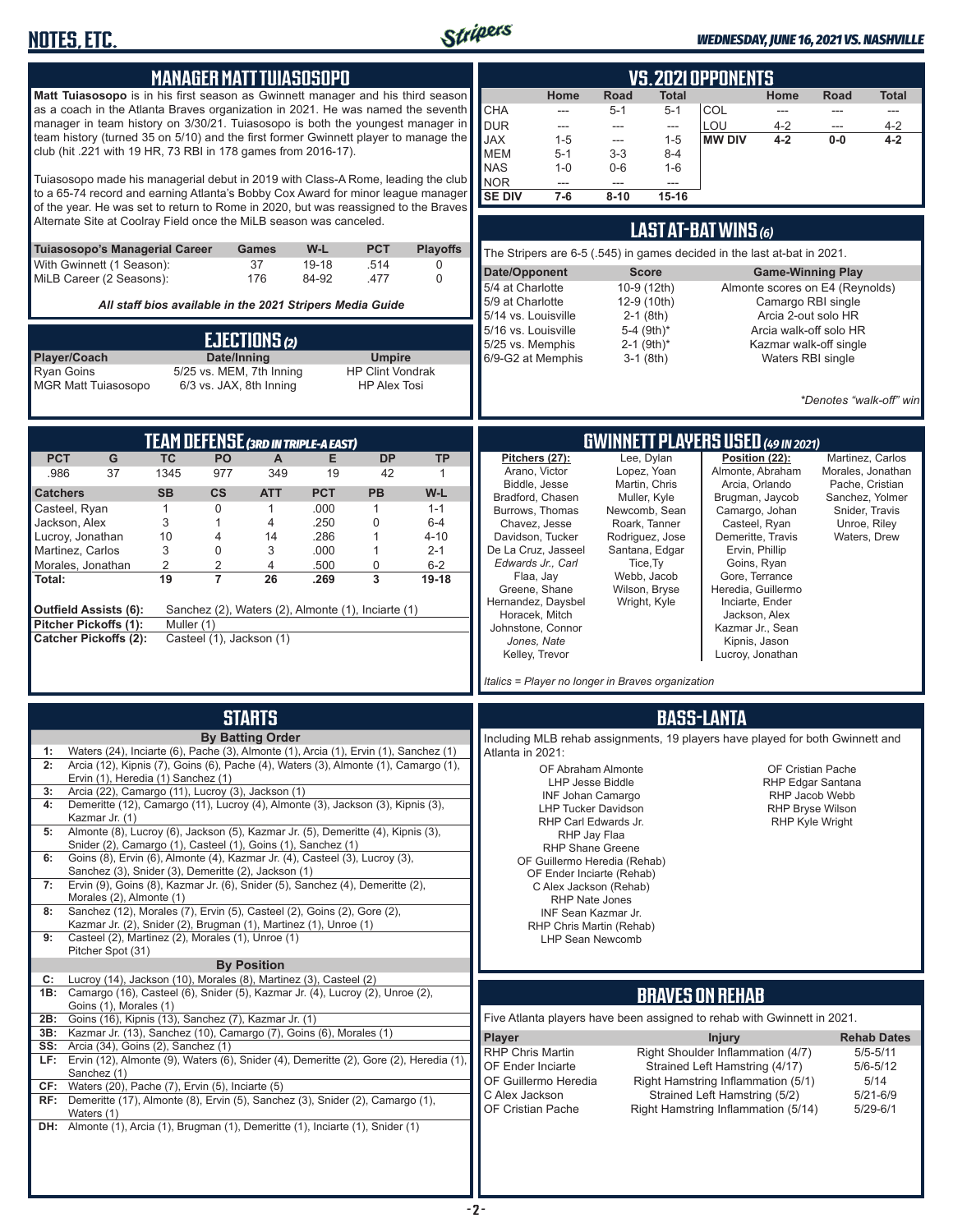## **STARTING PITCHER**



**BIO ON PAGE 63 OF MEDIA GUIDE**

#### *WEDNESDAY, JUNE 16, 2021 VS. NASHVILLE*

# **51****CONNOR JOHNSTONE**

**B/T:** R/R **BORN:** 10/4/94 in San Diego, CA (Age 26) - Resides in Atlanta 6-1 **ACQUIRED:** Braves' 21st round selection in the 2017 June draft out of 195<br>195 Wake Forest University (Winston-Salem, NC) **WT:** 195 Wake Forest University (Winston-Salem, NC)

*TONIGHT'S START:* Johnstone makes his third start in a seven-day span in game two of a six-game series vs. Nashville (replaces scheduled starter, LHP **Kyle Muller**, who was recalled by Atlanta today) ... It is his 10th appearance (8th start) of the season, and 22nd career appearance (12th start) with Gwinnett dating back to 2018 (5-4, 5.00 ERA, .263 BAA, 1.24 WHIP) ... All-time as a starter, he is 6-8 with a 4.43 ERA, .265 BAA, and 1.21 WHIP in 29 games.

*2021 SEASON:* After beginning the year at the Alternate Training Site in April, was part of Gwinnett's Opening Night roster for the second time in his career (also in 2019) ... Made his season debut in relief on 5/4 at Charlotte, pitching 3.0 scoreless, one-hit innings (0 BB, 1 SO, 27 pitches, 18 strikes) ... Allowed just one hit over 5.0 IP for the win in his first start of the year on 5/8 at Charlotte ... Opened the season with 8.0 scoreless innings (2 H, 0 BB, 6 SO) over his first two outings ... On 6/10 at Memphis, tossed 2.0 innings as the first of six pitchers to combine on a two-hit shutout.

*2021 SPRING TRAINING:* As a non-roster invitee, he went 0-1 with a 4.76 ERA (3 ER in 5.2 IP), .273 BAA, 1.24 WHIP, and one save in six relief appearances.

*2020 SEASON:* Despite being selected as a non-roster invitee to Atlanta Braves Spring Training for the first time in his career, he was not included on the Braves' 60 man player pool in June and did not play.

*CAREER ACCOLADES:* **2018:** In his first full season, went 3-3 with a 3.30 ERA, .238 BAA, 1.20 WHIP, and two saves in 30 games (12 starts) between Advanced-A Florida, Double-A Mississippi, and Triple-A Gwinnett ... Went 2-0 with a 4.50 ERA in five games (4 starts) during his Triple-A debut ... **2019:** Went 7-4 with a 4.24 ERA and one save in 35 games (7 starts) between Mississippi and Gwinnett ... Played for Scottsdale of the Arizona Fall League (2-3, 3.27 ERA in 6 starts).

|              | <b>IOHNSTONE'S OVERALL STATS</b> |           |            |       |           |           |           |            |             |  |
|--------------|----------------------------------|-----------|------------|-------|-----------|-----------|-----------|------------|-------------|--|
| Year         | Team                             | W-L       | <b>ERA</b> | G/GS  | <b>HR</b> | <b>BB</b> | <b>SO</b> | <b>BAA</b> | <b>WHIP</b> |  |
| 2021         | Gwinnett (AAA)                   | $1 - 4$   | 5.40       | 9/7   | Δ         |           | 20        | .260       | 0.99        |  |
| MiLB Career: |                                  | $12 - 12$ | 4.06       | 77/29 | 20        | 55        | 160       | .266       | $1.28$ .    |  |
| MLB Career:  |                                  | $0 - 0$   | ---        | റ/റ   |           |           |           | ---        |             |  |

| JOHNSTONE'S 2021 SPLITS (WITH GWINNETT) |                     |          |                |  |  |  |  |  |  |  |
|-----------------------------------------|---------------------|----------|----------------|--|--|--|--|--|--|--|
|                                         | 0-3, 12.60 ERA (3G) | Vs. LHB: | .356 BAA. 2 HR |  |  |  |  |  |  |  |
| Home:<br>Road:                          | 1-1, 1.47 ERA (6G)  | Vs. RHB: | .186 BAA, 2 HR |  |  |  |  |  |  |  |

| <b>IOHNSTONE VS. NASHVILLE</b> |         |            |   |           |    |  |    |           |    |    |
|--------------------------------|---------|------------|---|-----------|----|--|----|-----------|----|----|
|                                | W-L     | <b>ERA</b> | G | <b>GS</b> | IP |  | ER | <b>HR</b> | ВB | SΟ |
| 2021:                          | $0 - 1$ | 2.84       |   |           |    |  |    |           |    |    |
| Career:                        | በ-1     | 2.84       |   |           | 6. |  |    |           |    |    |

| <b>JOHNSTONE'S HIGHS &amp; LOWS</b> |                            |                                    |  |  |  |  |  |  |  |
|-------------------------------------|----------------------------|------------------------------------|--|--|--|--|--|--|--|
|                                     | <b>Season</b>              | Career (MiLB and MLB)              |  |  |  |  |  |  |  |
| IP:                                 | 5.0 (2x, last: 5/22 @ NAS) | 7.0 (8/17/18, FLA @ LAK)           |  |  |  |  |  |  |  |
| Iso:                                | $5(5/8)$ $\omega$ CLT)     | 6 (3x, last: 8/18/19, MIS vs. PNS) |  |  |  |  |  |  |  |
| BB:                                 | 1 (5/29 vs. MEM)           | 3 (3x, last: 8/18/19, MIS vs. PNS) |  |  |  |  |  |  |  |
| Iн:                                 | 8 (6/4 vs. JAX)            | 11 (8/13/19, MIS vs. BIR)          |  |  |  |  |  |  |  |
| <b>IER:</b>                         | 5 (2x, last: 5/29 vs. MEM) | 6 (8/13/19, MIS vs. BIR)           |  |  |  |  |  |  |  |
| Low-Hit CG:                         |                            | None                               |  |  |  |  |  |  |  |
| Low-ER CG:                          |                            | None                               |  |  |  |  |  |  |  |

| JOHNSTONE AT THE PLATE |         |           |   |   |              |    |           |            |           |           |
|------------------------|---------|-----------|---|---|--------------|----|-----------|------------|-----------|-----------|
|                        | AVG.    | <b>AB</b> |   | н | 2B           | 3B | <b>HR</b> | <b>RBI</b> | <b>BB</b> | <b>SO</b> |
| 2021:                  | .000    |           |   |   | $\mathbf{0}$ |    |           |            |           |           |
| MiLB Career:           | .000    | 22        | U | 0 | 0            |    |           |            |           | 15        |
| <b>IMLB Career:</b>    | $- - -$ |           |   | 0 | $\Omega$     |    |           |            |           |           |

|             | JOHNSTONE'S 2021 STARTS (ALL LEVELS) |               |           |   |   |    |           |     |           |         |                           |          |                                                |
|-------------|--------------------------------------|---------------|-----------|---|---|----|-----------|-----|-----------|---------|---------------------------|----------|------------------------------------------------|
| <b>Team</b> | Date/Opp.                            | <b>Result</b> | <b>IP</b> | н | R | ER | <b>HR</b> | BB. | <b>SO</b> | NP-S    | Opp. Starter              | Final    | <b>Notes</b>                                   |
| <b>GWN</b>  | 5/8 at CLT                           | W. 1-0        | 5.0       |   |   |    |           |     |           | 58-37   | <b>Matt Tomshaw</b>       | W. 7-3   | Faced minimum through 5.0 innings.             |
| <b>GWN</b>  | 5/13 vs. LOU                         | L. 1-1        | 4.0       |   |   |    |           |     |           | 63-43   | <b>Vladimir Gutierrez</b> | L. 7-8   | First career Triple-A loss (had been 5-0).     |
| <b>GWN</b>  | 5/22 at NAS                          | L. 1-2        | 5.0       |   |   |    |           |     |           | 54-38   | Zack Godley               | $L. 2-1$ | Both runs scored on Jace Peterson homer.       |
| <b>GWN</b>  | 5/29 vs. MEM                         | L. 1-3        | 4.0       |   |   |    |           |     |           | 66-45   | <b>Andrew Miller</b>      | $L.8-3$  | Streak of 19.1 IP without a walk ended in 2nd. |
| <b>GWN</b>  | $6/4$ vs. JAX                        | L. 1-4        | 2.0       |   |   |    |           |     |           | 39-28   | <b>Braxton Garrett</b>    | $L.5-0$  | Shortest start since 7/6/17 (with Danville).   |
| <b>GWN</b>  | 6/10 at MEM                          | <b>ND</b>     | 2.0       |   |   |    |           |     |           | $27-19$ | <b>Thomas Parsons</b>     | W. 11-0  | Combined with 5 pitchers on 2-hit shutout.     |
| <b>GWN</b>  | 6/13 at MEM                          | <b>ND</b>     | 2.0       |   |   |    |           |     |           | 26-20   | Bernardo Flores Jr.       | 7-6      | Second start in a four-day span.               |

| <b>STRIPERS STARTING PITCHERS</b> |           |            |           |           |                 |                       |                                                                      |  |  |  |
|-----------------------------------|-----------|------------|-----------|-----------|-----------------|-----------------------|----------------------------------------------------------------------|--|--|--|
| <b>Pitcher</b>                    | W-L       | <b>ERA</b> | <b>GS</b> | <b>QS</b> | <b>Team W-L</b> | <b>Run Support</b>    | <b>Last Gwinnett Start</b>                                           |  |  |  |
| Davidson, Tucker                  | $2 - 1$   | 0.90       |           |           | $2 - 1$         | 5.33 RPG (16 Tot.)    | 5/23 at NAS (L): 6.0 IP, 1 H, 1 R, 1 ER, 1 BB, 9 SO, 1 HR (82p/51s)  |  |  |  |
| De La Cruz, Jasseel               | $0 - 2$   | 4.94       | 6         |           | $2 - 4$         | 2.33 RPG (14 Tot.)    | 6/12 at MEM (L): 3.2 IP, 6 H, 4 R, 4 ER, 4 BB, 3 SO (76p/44s)        |  |  |  |
| Johnstone, Connor                 | $1 - 4$   | 6.38       |           |           | $2 - 5$         | 2.57 RPG (18 Tot.)    | 6/13 at MEM (ND): 2.0 IP, 3 H, 1 R, 1 ER, 0 BB, 1 SO (26p/20s)       |  |  |  |
| Muller, Kyle                      | $2 - 1$   | 4.60       |           |           | $6 - 1$         | 4.71 RPG (33 Tot.)    | 6/9-G2 at MEM (ND): 6.0 IP, 1 H, 1 R, 1 ER, 2 BB, 6 SO (88p/53s)     |  |  |  |
| Rodriguez, Jose                   | $0 - 0$   | 0.00       |           |           | $0 - 1$         | $0.00$ RPG $(0$ Tot.) | 5/20 at NAS (ND): 3.0 IP, 2 H, 0 R, 3 BB, 6 SO (56p/36s)             |  |  |  |
| Wilson, Bryse                     | $4-1$     | 4.36       | 6         |           | $5 - 1$         | 3.50 RPG (21 Tot.)    | 6/15 vs. NAS (W): 6.0 IP, 6 H, 1 R, 1 ER, 1 BB, 9 SO, 1 HB (86p/57s) |  |  |  |
| Wright, Kyle                      | $1 - 2$   | 4.05       |           |           | $2 - 5$         | 1.57 RPG (11 Tot.)    | 6/11 at MEM (ND): 1.2 IP, 1 H, 1 R, 0 ER, 3 BB, 2 SO, 2 HB (59p/29s) |  |  |  |
| Total:                            | $10 - 11$ | 4.22       | 37        |           | $19 - 18$       | 3.05 RPG (113 Tot.)   |                                                                      |  |  |  |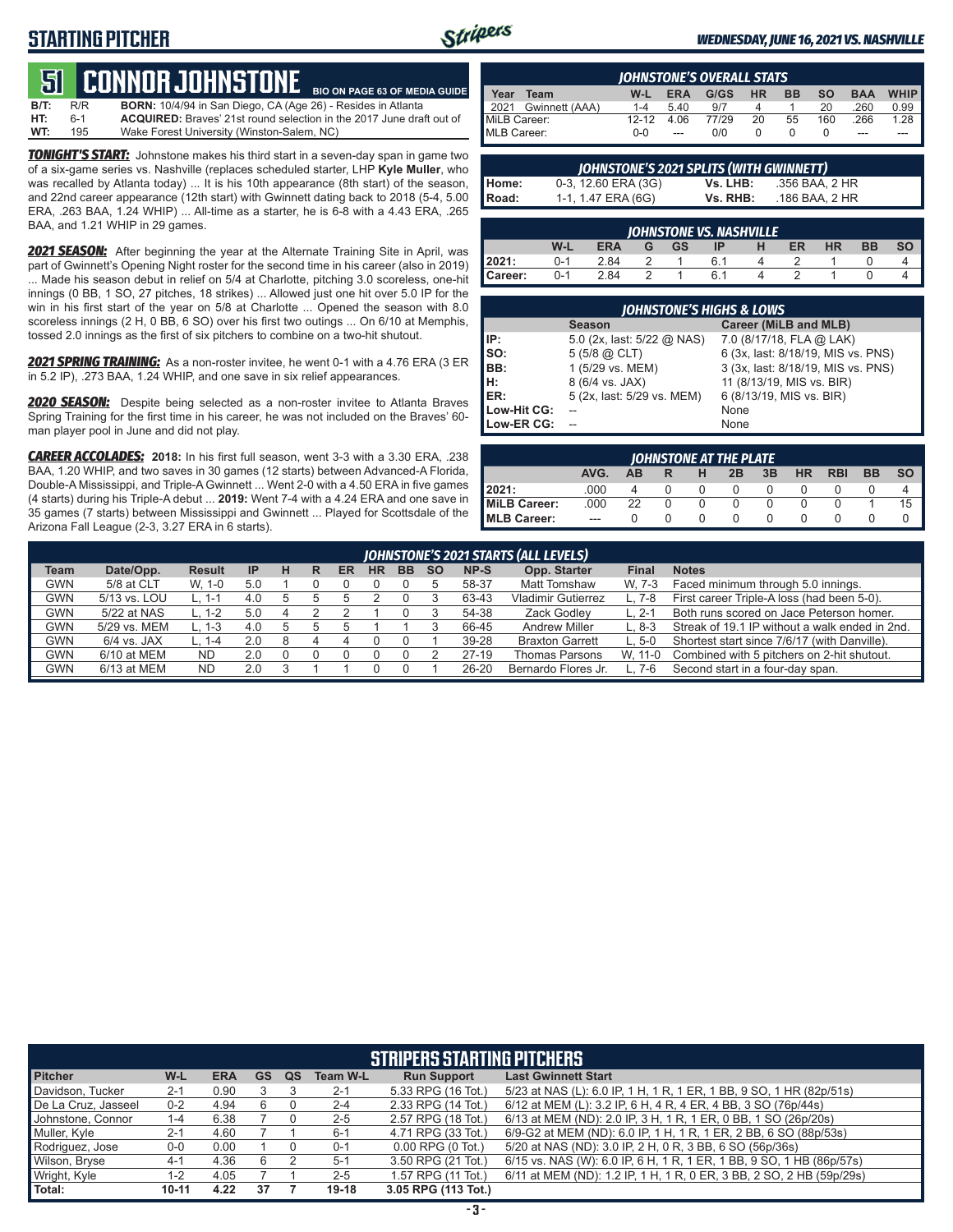

| <b>RELIEF SUMMARY (CURRENT STRIPERS ONLY)</b> |         |            |    |           |            |               |              |                                                                 |                         |  |
|-----------------------------------------------|---------|------------|----|-----------|------------|---------------|--------------|-----------------------------------------------------------------|-------------------------|--|
| <b>Pitcher</b>                                | W-L     | <b>ERA</b> | G  | <b>GF</b> | <b>HLD</b> | <b>SV/OPP</b> | <b>IR/RS</b> | <b>Last Gwinnett Relief Outing</b>                              | <b>Scoreless Streak</b> |  |
| Arano, Victor                                 | $0 - 1$ | 4.00       | 10 | 4         |            | 1/3           | 0/0          | 6/12 at MEM: 1.0 IP, 3 H, 1 R, 1 ER, 0 BB, 1 SO (17p/15s)       | 0G                      |  |
| Biddle, Jesse (L)                             | $0 - 0$ | .50        | 6  |           |            | 0/0           | 2/0          | 6/13 at MEM: 1.1 IP, 1 H, 0 R, 0 BB, 2 SO (16p/9s)              | 4G (4.0 IP)             |  |
| Bradford, Chasen                              | $1 - 0$ | 2.08       | 11 |           | 2          | 0/1           | 2/2          | 6/13 at MEM (BS): 2.0 IP, 5 H, 3 R, 3 ER, 1 BB, 0 SO (33p/22s)  | 0G                      |  |
| Burrows, Thomas (L)                           | $1 - 0$ | 4.15       | 9  |           | 2          | 0/0           | 4/0          | 6/11 at MEM (H): 1.2 IP, 1 H, 2 R, 2 ER, 3 BB, 1 SO (30p/15s)   | 0G                      |  |
| Chavez, Jesse                                 | $1 - 0$ | 2.50       | 12 | 8         |            | 2/3           | 0/0          | 6/15 vs. NAS (S): 1.0 IP, 1 H, 0 R, 1 BB, 1 SO (18p/14s)        | 3G (4.0 IP)             |  |
| De La Cruz, Jasseel                           | $0 - 0$ | 5.40       |    |           |            | 0/0           | 0/0          | 5/11 vs. LOU: 1.0 IP, 0 H, 0 R, 0 BB, 1 SO (9p/7s)              | 1G (1.0 IP)             |  |
| Flaa, Jay                                     | $0 - 1$ | 0.00       |    | 3         |            | 0/0           | 0/0          | 6/13 at MEM (L): 0.2 IP, 1 H, 1 R, 0 ER, 2 BB, 2 SO (15p/8s)    | 0G                      |  |
| Horacek, Mitch (L)                            | $1 - 1$ | 6.75       | 5. |           |            | 0/0           | 0/0          | 5/20 at NAS: L, 2.0 IP, 2 H, 2 R, 2 ER, 1 BB, 1 SO, 1 HR        | 0G                      |  |
| Johnstone, Connor                             | $0 - 0$ | 0.00       |    |           |            | 0/0           | 5/3          | 5/18 at NAS: 1.1 IP, 0 H, 0 R, 0 BB, 1 SO (14p/11s)             | 2G (4.1 IP)             |  |
| Kelley, Trevor                                | $0 - 1$ | 2.79       | 9  | 5         |            | 0/1           | 4/1          | 6/13 at MEM: 1.0 IP, 1 H, 0 R, 0 BB, 1 SO (11p/8s)              | 2G (2.0 IP)             |  |
| Lee, Dylan (L)                                | $1 - 0$ | .80        | 10 |           |            | 0/0           | 2/0          | 6/15 vs. NAS (H): 1.0 IP, 1 H, 0 R, 0 BB, 0 SO (15p/11s)        | 2G (2.1 IP)             |  |
| Lopez, Yoan                                   | $1 - 1$ | 2.84       | հ  |           |            | 0/1           | 2/2          | 6/15 vs. NAS (H): 1.0 IP, 1 H, 0 R, 1 BB, 1 SO, 1 WP (16p/8s)   | 1G (1.0 IP)             |  |
| Roark, Tanner                                 | $1 - 1$ | 3.95       | հ  |           |            | 0/1           | 0/0          | 6/13 at MEM: 2.0 IP, 0 H, 0 R, 0 BB, 1 SO (24p/17s)             | 3G (7.0 IP)             |  |
| Tice. Tv                                      | $0 - 0$ | 3.86       |    |           |            | 0/0           | 2/0          | 6/12 at MEM: 1.1 IP, 2 H, 1 R, 1 ER, 0 BB, 1 SO, 1 HR (22p/14s) | 0G                      |  |
| Webb, Jacob                                   | $0-0$   | 3.18       |    | 5         |            | 1/1           | 0/0          | 6/13 at MEM: 0.2 IP, 0 H, 2 R, 2 ER, 3 BB, 0 SO, 2 WP (29p/15s) | 0G                      |  |

| <b>STRIPERS PITCHING BREAKDOWN</b>                                              |           |            |       |                  |           |           |              |           |            |
|---------------------------------------------------------------------------------|-----------|------------|-------|------------------|-----------|-----------|--------------|-----------|------------|
|                                                                                 | W-L       | <b>ERA</b> | IP    | R                | <b>ER</b> | <b>HR</b> | <b>BB</b>    | <b>SO</b> | <b>BAA</b> |
| Starters:                                                                       | $10 - 11$ | 4.22       | 168.1 | 84               | 79        | 20        | 59           | 178       | .251       |
| Relievers:                                                                      | 9-7       | 3.20       | 157.1 | 63               |           |           | 56 17 57 171 |           | .216       |
| l Total:                                                                        | 19-18     | 3.73       | 325.2 | $14\overline{7}$ |           | 135 37    |              | 116 349   | .235       |
| <b>IR/Scored:</b> 26/8 (30.8%)<br><b>Saves/Opp:</b> 4/13 (30.8%)<br>Holds: $13$ |           |            |       |                  |           |           |              |           |            |

| <b>PITCHING BY MONTH</b> |           |            |       |    |    |           |    |           |            |
|--------------------------|-----------|------------|-------|----|----|-----------|----|-----------|------------|
|                          | W-L       | <b>ERA</b> | ΙP    | R  | ER | <b>HR</b> | BB | <b>SO</b> | <b>BAA</b> |
| $\blacksquare$ May:      | $14 - 10$ | 3.50       | 211.0 | 90 | 82 | 28        | 65 | 240       | .222       |
| June:<br>July:           | $5 - 8$   | 4.16       | 114.2 | 57 | 53 | 9         | 51 | 109       | .259       |
| August:<br>September:    |           |            |       |    |    |           |    |           |            |

| SCORELESS INNINGS STREAKS (10-PLUS INNINGS) |         |                    |                       |  |  |  |  |  |  |  |
|---------------------------------------------|---------|--------------------|-----------------------|--|--|--|--|--|--|--|
| Pitcher                                     | Length  | <b>Dates</b>       | <b>Stats</b>          |  |  |  |  |  |  |  |
|                                             | 16.0 IP | 5/7-6/13 (10G)     | 1-0, 6 H, 3 BB, 12 SO |  |  |  |  |  |  |  |
| Bradford<br>Wright                          | 12.0 IP | $5/25 - 6/5$ (3GS) | 1-0, 11 H, 3 BB, 8 SO |  |  |  |  |  |  |  |

### **VICTOR ARANO - RHP - #54**

- **• 2021 with GWN: 5/14 vs. LOU:** Locked down GWN's first save of 2021 (1.0 IP, 1 H). **• 2021 with ATL:** Recalled on 5/8, but did not pitch ... Optioned on 5/10 ... DFA'd and outrighted to Gwinnett on 6/6.
- **• Spring Training:** 0-1, 34.71 ERA, .538 BAA, 1 SV in 3G with Atlanta.
- **• 2020:** Was a member of Philadelphia's 60-man player pool, but spent the entire year at the Alternate Site in Lehigh Valley ... DFA'd by the Phillies on 1/18.
- **• 2019:** Limited to just 6G with Triple-A Lehigh Valley (2-0, 0.00 ERA in 3G) and Philadelphia (1-0, 3.86 ERA in 3G) ... Was on injured list from 4/20-end of season (right elbow inflammation).
- **• Acquired:** Claimed off waivers from Philadelphia (1/22/21) ... Originally signed by the Los Angeles Dodgers as a non-drafted free agent (4/4/13).
- **• MLB Career:** 3-2, 2.65 ERA, .224 BAA, 3 SV in 73G with Philadelphia (2017-19).

#### **JESSE BIDDLE - LHP - #48**

- **• 2021 with GWN:** Has not allowed a run in 5 of 6G (1 ER in 6.0 IP, 3 H, 1 BB, 10 SO). **• 2021 with ATL:** Had his contract selected on 4/17, pitched in 8G with the Braves
- (0-0, 8.44 ERA, 10 ER in 10.2 IP) ... DFA'd on 5/17, outrighted to Gwinnett on 5/19. **• Spring Training:** 0-0, 3.00 ERA, .257 BAA, 2 SV in 9G with Cincinnati ... Released
- on 3/26 after re-signing as MiLB FA on 12/11/20. **• 2020:** Opened the year at Cincinnati's Alternate Training Site ... Contract selected
- on 8/25 (0-0, 0.00 ERA, 0 ER in 0.2 IP in 1G) ... Placed on 10-day injured list on 8/29 (left shoulder impingement) and missed the remainder of the year.
- **• Acquired:** MiLB FA (4/2/21) ... Originally Philadelphia's 1st-round pick (27th overall) in 2010 out of Germantown Friends High School (Philadelphia, PA).
- **• MLB Career:** 6-2, 5.07 ERA, .261 BAA, 1 SV in 99G with ATL (2018-19, 2021), SEA (2019), TEX (2019), CIN (2020).

#### **CHASEN BRADFORD - RHP - #28**

- **• 2021 with GWN: 5/7-6/13:** Posted a team-best 16.0-inning scoreless streak over 10G (6 H, 3 BB, 12 SO) ... **5/15 vs. LOU:** Earned first win (2.0 IP, 1 H, 0 R, 2 SO). **• Spring Training:** Did not pitch in Atlanta's MLB camp.
- **• 2020:** Re-signed by Seattle to an MiLB deal on 1/15, but was not included on the Mariners' 60-man player pool ... Did not play.
- **• 2019:** Split time between Seattle (0-0, 4.86 ERA, 1 SV in 12G) and Triple-A Tacoma (0-0, 6.75 ERA, 1 SV in 5G).
- **• Acquired:** MiLB FA (3/15/21) ... Originally the New York Mets' 35th round pick in 2011 out of the University of Central Florida.
- **• MLB Career:** 7-0, 3.89 ERA, .253 BAA, 1 SV in 86G with NYM, SEA (2017-19).

### **THOMAS BURROWS - LHP - #49**

- **• 2021 with GWN: 5/26 vs. MEM:** Earned his first win (1.0 IP, 0 H, 0 R, 2 SO).
- **• MLB.com Prospect Rankings:** #21 (Braves Top 30).
- **• Spring Training:** 0-1, 6.75 ERA, .222 BAA, 0 SV in 4G with Atlanta.
- **• 2020:** Was an NRI to Spring Training, but not included on 60-man player pool. **• 2019:** Went 2-4 with a 4.42 ERA, .221 BAA, and 7 saves (7-for-9) in 43G between Double-A Mississippi and Gwinnett ... Stranded 16 of 17 inherited runners with the Stripers (94.1%) ... Won Atlanta's Bill Lucas Award for community service.
- **• Acquired:** Via trade with Seattle (1/11/17) ... Originally the Mariners' 4th-round pick in 2016 out of the University of Alabama.

## **JESSE CHAVEZ - RHP - #40**

- **• 2021 with GWN: In last 3G since 6/9, has 2 SV (2-for-2) and a 0.00 ERA (4.0 IP, 2 H, 2 BB, 6 SO)** ... **5/25 vs. MEM:** Earned first win despite a blown save (2.0 IP, 2 H, 1 ER, 1 BB, 4 SO in 2-1 walk-off win).
- **• Spring Training:** 0-0, 14.54 ERA, .429 BAA, 0 SV in 5G with the Los Angeles Angels ... Released on 3/25.
- **• 2020:** Logged 18G with Texas, going 0-0 with a 6.88 ERA and .303 BAA.
- **• 2019:** In 48G (9 starts) with Texas, went 3-5 with a 4.85 ERA, .267 BAA, and 1 save. **• Acquired:** MiLB FA (4/17/21) ... Originally Texas's 42nd round pick in 2002 out of
- Riverside Community College (Riverside, CA).
- **• MLB Career:** 41-58, 4.52 ERA, .266 BAA, 8 SV in 481G with PIT, ATL, KC, TOR, OAK, LAD, LAA, TEX, CHC (2008-20) ... Made his lone MLB Postseason appearance with the Cubs in 2018 NL Wild Card Game (1.0 IP, 1 H, 0 R, 0 SO).

## **JAY FLAA - RHP - #45**

- **• 2021 with GWN:** Has not allowed an ER over 7G (1 R in 6.1 IP, 5 H, 5 BB, 11 SO).
- **• 2021 with ATL:** From 5/23-5/30, went 0-0 with a 27.00 ERA (4 ER in 1.1 IP) in 1G.
- **• 2021 with BAL:** Contract selected by Baltimore on 4/26 and made his MLB debut on 4/27 vs. the NY Yankees (1.1 IP, 2 BB, 1 SO, struck out Aaron Judge) ... Optioned on 4/28, appeared in 1G with Triple-A Norfolk (0-0, 16.20) ... DFA'd on 5/8.
- **• Spring Training:** 0-0, 3.38 ERA, .200 BAA, 0 SV in 3G with Baltimore.
- **• 2020:** Was not on Baltimore's 60-man player pool, did not play.
- **• 2019:** Went 2-5 with a 4.69 ERA, .256 BAA, and 5 SV in 40G (3 starts) between Double-A Bowie and Norfolk (2-3, 5.24 ERA, 4 SV in 29G during Triple-A debut).
- **• Acquired:** Claimed off waivers from Baltimore (5/11/21) ... Originally the Orioles' 6th-round pick in 2015 out of North Dakota State University (Fargo, ND).
- **• MLB Career:** 0-0, 13.50 ERA, .300 BAA in 2G with Baltimore, Atlanta (2021).

## **MITCH HORACEK - LHP - #59**

- **• 2020 with GWN: 5/14 vs. LOU:** Earned his first win as a Striper (1.0 IP, 1 H, 0 R) ... Was on the Development List from 5/25-5/30 and 6/2-6/15.
- **• Spring Training:** Did not pitch in Atlanta's MLB camp.
- **• 2020:** Signed with Minnesota, but was not on the Twins' 60-man player pool.
- **• 2019:** Pitched for both Double-A Hartford (4-0, 2.48 ERA in 34G) and Triple-A Albuquerque (1-1, 18.75 ERA in 12G) in the Colorado Rockies organization.
- **• Acquired:** MiLB FA (3/25/21) ... Originally Baltimore's 9th-round pick in 2013 out of Dartmouth College (Hanover, NH).

## **TREVOR KELLEY - RHP - #43**

- **• 2021 with GWN: 5/12-5/23:** Did not allow a run over 3.2 IP in his first 4G.
- **• Spring Training:** Did not pitch in Chicago Cubs' MLB camp ... Released on 4/23. **• 2020:** Pitched in 4G with Philadelphia, going 0-0 with a 10.80 ERA ... Outrighted on
- 8/14 and spent the rest of the season at the Phillies Alternate Site. **• 2019:** In 52G with Triple-A Pawtucket, went 5-5 with a 1.79 ERA, .216 BAA, and 12 SV ... Was an International League Midseason and Postseason All-Star and a
- *Baseball America* Triple-A All-Star ... Led IL in appearances and was T-1st in saves ... Made MLB debut on 7/2 at Toronto and logged 10G with Boston (0-3, 8.64 ERA). **• Acquired:** MiLB FA (4/28/21) ... Originally Boston's 36th-round pick in 2015 out of
- the University of North Carolina at Chapel Hill.
- **• MLB Career:** 0-3, 9.26 ERA, .347 BAA, 0 SV in 14G with BOS (2019), PHI (2020).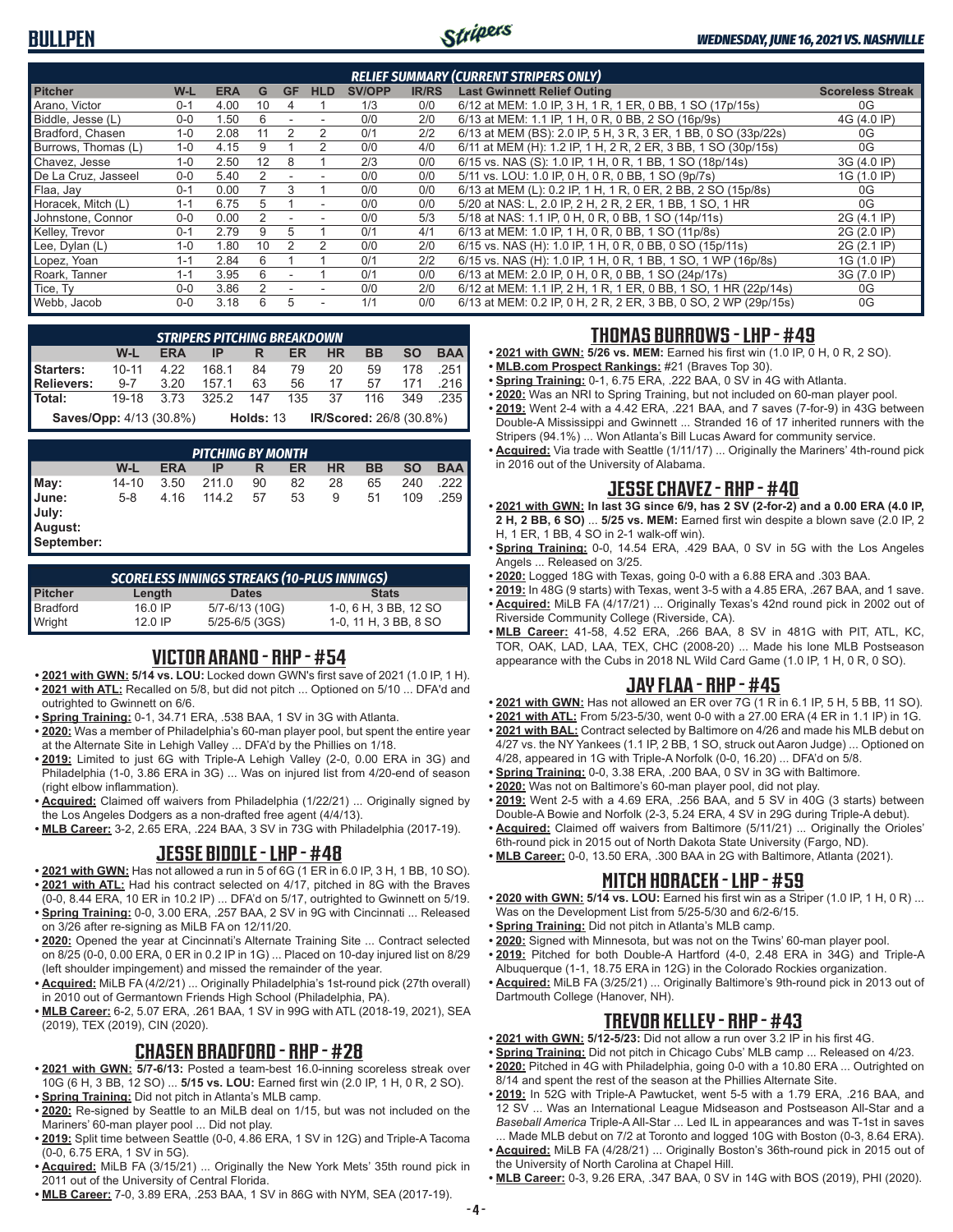## **BULLPEN**

#### **DYLAN LEE - LHP - #58**

- **• 2021 with GWN: 5/4 at CLT:** Earned the win in his Stripers' debut (2.0 IP, 1 H, 1 R, 0 ER, 0 BB, 3 SO in 10-9 win in 12 innings) ... **6/11 at MEM:** Recorded his first pro hit, a double (1-for-2, R).
- **• Spring Training:** 0-0, 0.00 ERA, 0 SV in 2G with Miami ... Released on 3/29.
- **• 2020:** Was a non-roster invite to Marlins Spring Training, but was not on Miami's 60-man player pool ... Did not play.
- **• 2019:** Logged 45G between Double-A Jacksonville (0-3, 1.91 ERA, .176 BAA, 13 SV in 32G) and Triple-A New Orleans (1-3, 4.71 ERA, .329 BAA, 0 SV in 13G).

**• Acquired:** MiLB FA (4/15/21) ... Originally Miami's 10th-round pick in 2016 out of Cal State Fresno (Fresno, CA). **YOAN LOPEZ - RHP - #55**

- **• 2021 with GWN: 6/9-G2 at MEM:** Earned his first win with the Stripers (1.0 IP, 1 H, 0 R, 0 SO in 3-1 victory in 8 innings).
- **• 2021 with ARI:** Began the season on Arizona's Opening Day roster ... In 2 stints, went 0-0 with a 6.57 ERA (9 ER in 12.1 IP) and 0 SV (0-for-3) in 13G ... DFA'd on 5/20, traded to Atlanta on 5/22 and optioned to Gwinnett.
- **• Spring Training:** 1-0, 4.91 ERA, .214 BAA, 0 SV in 8G with Arizona.
- **• 2020:** In 20G with Arizona, went 0-1 with a 5.95 ERA, .269 BAA, and 2 holds.
- **• 2019:** Set MLB career highs in G (70) and holds (21), going 2-7 with a 3.41 ERA, .232 BAA, and 1 SV (1-for-4) with the D-backs.
- **• Acquired:** Via trade with Arizona in exchange for CF Deivi Estrada (5/22/21) ... Originally signed by the D-backs as a NDFA out of Cuba (1/16/15).
- **• MLB Career:** 2-8, 4.25 ERA, .252 BAA, 1 SV in 113G with Arizona (2018-21)

### **TANNER ROARK - RHP - #57**

- **• 2021 with GWN: 5/23 at NAS:** Struck out 3 over 1.0 IP in his Stripers debut ... **6/10 at MEM:** Tossed 2.0 innings in relief (1 H, 0 R, 1 BB, 1 SO) for first Gwinnett win.
- **• 2021 with TOR:** Was on Toronto's Opening Day roster, went 0-1 with a 6.43 ERA in 3G (1 start) ... Released by the Blue Jays on 5/3.
- **• Spring Training:** 2-1, 8.44 ERA, .295 BAA in 4 starts with Toronto.
- **• 2020:** Made 11 starts with the Blue Jays, going 2-3 with a 6.80 ERA and .309 BAA.
- **• 2019:** Went 10-10 with a 4.35 ERA and .275 BAA in 31 starts with CIN and OAK.
- **• Acquired:** MiLB FA (5/10/21) ... Originally Texas's 25th-round pick in 2008 out of the University of Illinois at Urbana-Champaign.
- **• MLB Career:** 76-68, 3.85 ERA, .254 BAA, 1 SV in 227G (184 starts) with WSH, CIN, OAK, TOR (2013-21) ... Pitched in 2014 and 2016 Postseasons with Nationals (0-1, 3.86 ERA in 3G, 1 start).

#### **TY TICE - RHP - #53**

- **• 2021 with GWN: 6/10 at MEM:** Threw 1.0 scoreless IP (0 H, 0 BB, 1 SO) in his Stripers debut, combining with 5 pitchers on a 2-hit shutout.
- **• 2021 with TOR:** Recalled from the Alternate Training Site 3 times (4/9, 4/24, 5/22), went 0-0 with a 5.14 ERA (4 ER in 7.0 IP) in 4G during his MLB debut ... Also pitched once for Triple-A Buffalo (0 ER in 1.0 IP) ... DFA'd on 5/30.
- **• Spring Training:** 1-0, 9.00 ERA, .273 BAA, 0 SV in 6G with Toronto.
- **• 2020:** Spent the entire year at the Blue Jays' Alternate Training Site ... Did not reach the Majors ... Had his contract selected by Toronto on 11/20.
- **• 2019:** Between Double-A New Hampshire and Triple-A Buffalo, went 3-4 with a 2.34 ERA, .196 BAA, and 8 saves (8-for-12) in 46 relief appearances.
- **• Acquired:** Via trade from Toronto in exchange for cash (6/4/21) ... Originally the Blue Jays' 16th-round pick in 2017 out of Central Arkansas.
- **• MLB Career:** 0-0, 5.14 ERA, .310 BAA in 4G with Toronto (2021).

#### **JACOB WEBB - RHP - #71**

- **• 2021 with GWN: 6/9-G1 at MEM:** Tallied first save of the year (1.0 IP, 0 H, 0 R, 1 SO in 5-4 win) ... **5/26-6/9:** Struck out 5 over 5.0 scoreless innings (2 H, 0 BB) in 5G.
- **• 2021 with ATL:** Recalled 3 times (4/7, 4/10, 6/5) ... In 16G with the Braves, is 1-2 with a 5.63 ERA (10 ER in 16.0 IP) and a .338 BAA.
- **• Spring Training:** 1-0, 2.57 ERA, .222 BAA, 2 HLD in 7G with Atlanta ... Optioned to the Alternate Training Site in Gwinnett on 3/25.
- **• 2020:** Assigned to the Alternate Training Site on 7/19, but missed over a month with a right shoulder strain (placed on 60-day injured list on 7/20) ... Activated on 9/8 and went 0-0 with a 0.00 ERA (0 ER in 10.0 IP) and .200 BAA in 8G ... Made his MLB Postseason debut, going 0-0 with a 9.00 ERA (3 ER in 3.0 IP) in 3G.
- **• 2019:** Made his MLB debut with Atlanta, going 4-0 with a 1.39 ERA (5 ER in 32.1 IP), .205 BAA, 9 holds, and 2 saves (2-for-4) in 36G ... Also logged 10G with Gwinnett (0-1, 6.97 ERA, .225 BAA, 1 SV).
- **• Acquired:** Braves' 18th-round pick in 2014 out of Tabor College (Hillsboro, KS).
- **• MLB Career:** 5-2, 2.31 ERA, .247 BAA, 2 SV in 60G with Atlanta (2019-21).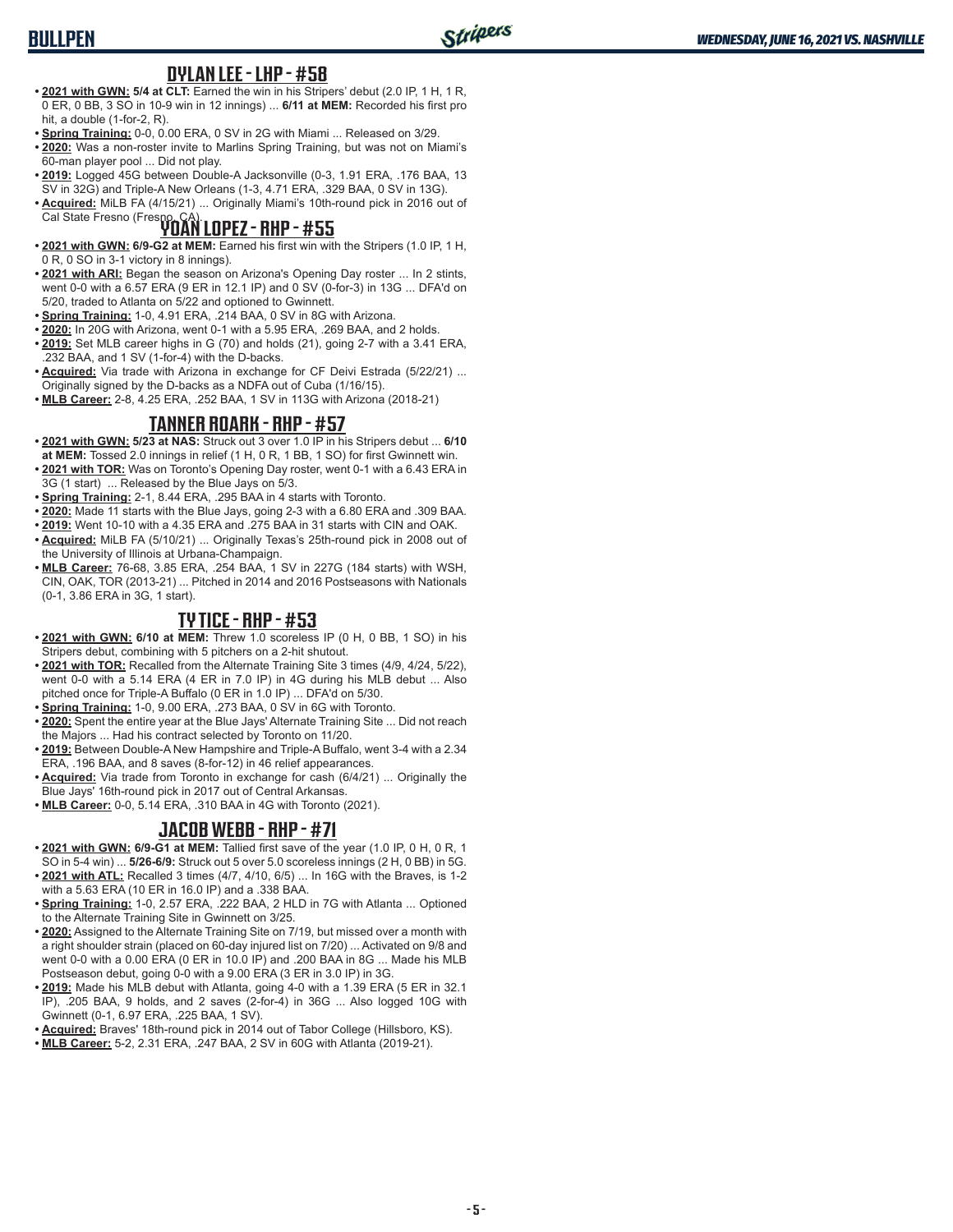#### Stripers **OFFENSE** *WEDNESDAY, JUNE 16, 2021 VS. NASHVILLE TOTAL:* .252, 47 HR, .778 OPS *RISP:* .258, 12 HR, .781 OPS *RUNS/INNING: 1 2 3 4 5 6 7 8 9 X TOT Vs. LHP:* .258, 25 HR, .809 OPS *RISP/2O:* .205, 4 HR, .637 OPS **Stripers:** 33 23 14 16 21 18 24 27 17 8 201 *Vs. RHP:* .248, 22 HR, .754 OPS *LOADED:* .273, 2 HR, .823 OPS **Opponents:** 16 21 15 23 8 19 16 14 6 9 147

| <b>BATTER'S BOX (CURRENT STRIPERS ONLY)</b> |                                     |                |                          |                       |  |  |
|---------------------------------------------|-------------------------------------|----------------|--------------------------|-----------------------|--|--|
| <b>Player</b>                               | <b>Season with GWN</b>              | 6/15 vs. NAS   | <b>Active Hit Streak</b> | <b>Series vs. NAS</b> |  |  |
| Arcia, Orlando                              | .318, 10 HR, 22 RBI, 4 SB, .957 OPS | $1 - 4$        | 7G (Since 6/9)           | $.250(1-4)$           |  |  |
| Camargo, Johan                              | .308. 4 HR. 13 RBI. 0 SB. .900 OPS  | $0 - 4$        | -1G                      | $.000(0-4)$           |  |  |
| Casteel, Ryan                               | .289. 2 HR. 11 RBI. 0 SB. .871 OPS  | <b>DNP</b>     | -6G                      | ---                   |  |  |
| Ervin, Phillip                              | .200. 2 HR. 13 RBI. 7 SB. .663 OPS  | 1-2, RBI, BB   | 2G (Since 6/13)          | .500 (1-2), RBI       |  |  |
| Goins, Ryan                                 | .258. 1 HR. 11 RBI. 0 SB. .717 OPS  | $1-2.$ BB      | 2G (Since 6/13)          | $.500(1-2)$           |  |  |
| Gore, Terrance                              | .308, 0 HR, 0 RBI, 8 SB, .822 OPS   | <b>DNP</b>     | 1G (Since 6/13)          | ---                   |  |  |
| Kazmar Jr., Sean                            | .217, 4 HR, 14 RBI, 1 SB, .722 OPS  | <b>DNP</b>     | -1G                      | ---                   |  |  |
| Kipnis, Jason                               | .234, 1 HR, 5 RBI, 0 SB, .666 OPS   | $0 - 4$        | -1G                      | $.000(0-4)$           |  |  |
| Lucroy, Jonathan                            | .233, 2 HR, 13 RBI, 0 SB, .700 OPS  | $1-4. R$       | 1G (Since 6/15)          | $.250(1-4)$ , R       |  |  |
| Morales, Jonathan                           | .098, 1 HR, 5 RBI, 0 SB, .293 OPS   | <b>DNP</b>     | -5G                      | ---                   |  |  |
| Pache, Cristian                             | .308. 2 HR. 6 RBI. 0 SB. 1.033 OPS  | $0-2. R. 2 BB$ | -2G                      | $.000(0-2)$ , R       |  |  |
| Sanchez, Yolmer                             | .163. 0 HR. 7 RBI. 3 SB. .515 OPS   | PH. 0-1        | -1G                      | $.000(0-1)$           |  |  |
| Snider, Travis                              | .140, 1 HR, 2 RBI, 0 SB, .605 OPS   | $0-2$ , BB     | -4G                      | $.000(0-2)$           |  |  |
| Waters, Drew                                | .279. 3 HR. 10 RBI. 8 SB. .789 OPS  | <b>DNP</b>     | 4G (Since 6/6)           | ---                   |  |  |

|                |                |                          |                          |                |                          |                |   | <b>HOME RUNS</b>       |                                                 |                | <b>MULTI-GAMES</b>       |           |
|----------------|----------------|--------------------------|--------------------------|----------------|--------------------------|----------------|---|------------------------|-------------------------------------------------|----------------|--------------------------|-----------|
| Player         | 1 <sub>R</sub> | 2R                       | 3R                       | <b>GS</b>      | Tot.                     |                |   | Off LH Off RH Team W-L | <b>Last HR with Gwinnett (Regular Season)</b>   | <b>Hit</b>     | <b>RBI</b>               | <b>HR</b> |
| Almonte        |                |                          |                          |                | 3                        |                |   | $3-0$                  | 5/30/21 vs. MEM, 1R (RH Connor Jones)           | 8              | b                        |           |
| Arcia          | ⇁              | 3                        |                          |                | 10                       | 6              | 4 | $5-3$                  | 6/13/21 at MEM, 2R (LH Bernardo Flores Jr.)     | 14             | $\overline{7}$           |           |
| Brugman        |                |                          |                          |                |                          |                |   | $0 - 0$                |                                                 |                |                          |           |
| Camargo        | 2              |                          |                          |                | 4                        |                |   | $2 - 1$                | 6/10/21 at MEM, 2R (RH Thomas Parsons)          | 8              | 3                        |           |
| Casteel        | $\overline{a}$ | $\overline{2}$           | $\sim$                   | $\sim$         | $\overline{2}$           |                |   | $1 - 1$                | 6/3/21 vs. JAX, 2R/PH (LH Rob Zastryzny)        |                | 4                        |           |
| Demeritte      | 4              | $\overline{2}$           |                          |                | 6                        |                | 2 | $5 - 1$                | 5/30/21 vs. MEM, 1R (LH Bernardo Flores Jr.)    |                | 4                        |           |
| Ervin          |                |                          |                          |                | $\overline{2}$           | 2              |   | $1 - 1$                | 6/13/21 at MEM, 2R (LH Tyler Webb)              |                | 3                        |           |
| Goins          |                |                          |                          |                |                          |                |   | $1 - 0$                | 5/4/21 at CLT, 1R (LH Kyle Kubat)               | 7              | 3                        |           |
| Gore           |                |                          | $\overline{\phantom{a}}$ |                | $\overline{\phantom{a}}$ |                |   | $0 - 0$                |                                                 | $\overline{2}$ | $\overline{\phantom{a}}$ |           |
| <b>Heredia</b> | ٠.             |                          |                          |                | $\overline{\phantom{a}}$ |                |   | $0 - 0$                |                                                 |                |                          |           |
| Inciarte       | ٠.             |                          |                          |                |                          |                |   | $0 - 0$                |                                                 |                |                          |           |
| Jackson        | $\overline{2}$ |                          |                          |                | 5                        | 4              |   | $3-0$                  | 6/9/21-G1 at MEM, 3R (LH Zack Thompson)         | $\overline{2}$ | 4                        |           |
| Kazmar Jr.     | $\overline{2}$ |                          |                          |                | 4                        |                | 3 | $1 - 3$                | 6/6/21 vs. JAX, 1R (RH Parker Bugg)             | $\overline{2}$ | 3                        |           |
| Kipnis         | ٠              |                          |                          | $\blacksquare$ |                          |                |   | $1 - 0$                | 5/28/21 vs. MEM, 3R (RH Thomas Parsons)         | 3              | $\overline{2}$           | ۰         |
| Lucroy         |                | $\overline{\phantom{a}}$ |                          |                | $\overline{2}$           |                | 2 | $1 - 1$                | 6/10/21 at MEM, 3R (RH Grant Black)             | 3              | 3                        |           |
| Martinez       |                |                          |                          |                |                          |                |   | $0 - 0$                |                                                 | $\overline{2}$ |                          |           |
| <b>Morales</b> |                |                          |                          |                |                          |                |   | $1 - 0$                | 5/7/21 at CLT, 3R (RH Joe De Carlo)             |                |                          |           |
| Pache          |                |                          |                          |                | $\overline{2}$           |                |   | $1 - 0$                | 6/10/21 at MEM, 2R (LH Tyler Webb), 2nd of Game | $\overline{2}$ | $\overline{2}$           |           |
| Sanchez        |                |                          |                          |                |                          |                |   | $0 - 0$                |                                                 | 2              |                          |           |
| Snider         |                |                          | $\overline{\phantom{a}}$ |                |                          |                |   | $1 - 0$                | 5/7/21 at CLT, 1R (RH Felix Paulino)            |                | $\overline{\phantom{a}}$ |           |
| Unroe          |                |                          |                          |                | $\overline{\phantom{a}}$ |                |   | $0 - 0$                | 7/19/19 vs. ROC, 1R (RH Drew Hutchison)         |                | ۰                        |           |
| <b>Waters</b>  | 2              |                          |                          |                | 3                        | $\overline{2}$ |   | $0 - 2$                | 5/19/21 at NAS, 1R/Leadoff (LH Wade LeBlanc)    | 9              | $\overline{2}$           |           |
| Total:         | 25             | 13                       | $\overline{7}$           | $\overline{2}$ | 47                       |                |   |                        |                                                 |                |                          |           |

|                                         |                                                                           |    |    | <b>HOME RUN VARIANTS</b> |           |                                  |           |            |            |            |               |      |                |
|-----------------------------------------|---------------------------------------------------------------------------|----|----|--------------------------|-----------|----------------------------------|-----------|------------|------------|------------|---------------|------|----------------|
| Back-to-Back Homers (1x):               |                                                                           |    |    |                          |           |                                  |           |            |            |            | <b>Player</b> | AVG. | <b>AB</b>      |
|                                         | Almonte (GS) / Snider, 5/7 at CLT (1st Inning)                            |    |    |                          |           |                                  |           |            |            | Almonte    | 1.000         | 1    |                |
|                                         |                                                                           |    |    |                          |           |                                  |           |            |            | Arcia      | ---           | 0    |                |
| Back-to-Back-to-Back Homers (1x):       |                                                                           |    |    |                          |           |                                  |           |            | Casteel    | .188       | 16            |      |                |
|                                         | Arcia (2R) / Camargo / Demeritte, 5/8 at CLT (6th Inning)                 |    |    |                          |           |                                  |           |            |            |            | Demeritte     | .400 | 5              |
| Pinch Hit Homers (2x):                  |                                                                           |    |    |                          |           |                                  |           |            |            |            | Ervin         | .500 | 3              |
|                                         |                                                                           |    |    |                          |           |                                  |           |            |            |            | Goins         | .000 | 1              |
|                                         | Demeritte, 5/12 vs. LOU (7th Inning)<br>Casteel, 6/3 vs. JAX (7th Inning) |    |    |                          |           |                                  |           |            |            | Gore       | .333          | 3    |                |
|                                         |                                                                           |    |    |                          |           |                                  |           |            |            |            | Kazmar Jr.    | .000 | 5              |
| Leadoff (Game) Homers (1x):             |                                                                           |    |    |                          |           |                                  |           |            |            |            | Lucroy        | .000 | 3              |
| Waters, 5/19 at NAS                     |                                                                           |    |    |                          |           |                                  |           |            |            |            | Morales       | .000 | 1              |
|                                         |                                                                           |    |    |                          |           |                                  |           |            |            |            | Pache         | ---  | 0              |
| Walk-Off Homers (1x):                   |                                                                           |    |    |                          |           |                                  |           |            |            |            | Sanchez       | .000 | 5              |
| Arcia (Solo), 5/16 vs. LOU (9th Inning) |                                                                           |    |    |                          |           |                                  |           |            |            |            | Snider        | .000 | 9              |
|                                         |                                                                           |    |    |                          |           |                                  |           |            |            |            | Unroe         | .000 | 4              |
|                                         |                                                                           |    |    |                          |           |                                  |           |            |            |            | Totals:       | .143 | 56             |
|                                         |                                                                           |    |    |                          |           |                                  |           |            |            |            |               |      | <b>HITTING</b> |
|                                         |                                                                           |    |    |                          |           |                                  |           |            |            |            | Player        |      | Length/Date:   |
|                                         |                                                                           |    |    |                          |           |                                  |           |            |            |            | Arcia         |      | 13G (5/4-5/18  |
|                                         |                                                                           |    |    |                          |           | <b>STRIPERS BATTING BY MONTH</b> |           |            |            |            |               |      |                |
|                                         | <b>AVG</b>                                                                | G  | 2B | 3B                       | <b>HR</b> | <b>RBI</b>                       | <b>SB</b> | <b>OBP</b> | <b>SLG</b> | <b>OPS</b> |               |      |                |
| May:                                    | .254                                                                      | 24 | 43 | 2                        | 36        | 138                              | 24        | .366       | .445       | .811       |               |      |                |
| June:                                   | .249                                                                      | 13 | 21 | $\mathbf{1}$             | 11        | 49                               | 13        | .335       | .379       | .714       |               |      | <b>ON-BASE</b> |
| July:                                   |                                                                           |    |    |                          |           |                                  |           |            |            |            | Player        |      | Length/Date    |
| August:                                 |                                                                           |    |    |                          |           |                                  |           |            |            |            | Arcia         |      | 13G (5/4-5/1   |
|                                         |                                                                           |    |    |                          |           |                                  |           |            |            |            |               |      | 100111110      |

**September:**

|            |       |           | <b>PINCH HITTERS</b> |                |          |                |             |
|------------|-------|-----------|----------------------|----------------|----------|----------------|-------------|
| Player     | AVG.  | <b>AB</b> | н                    | 2B             | 3B       | <b>HR</b>      | <b>RBI</b>  |
| Almonte    | 1.000 | 1         | 1                    | $\Omega$       | $\Omega$ | $\Omega$       | 2           |
| Arcia      | ---   | $\Omega$  | $\Omega$             | $\Omega$       | $\Omega$ | $\Omega$       | 0           |
| Casteel    | .188  | 16        | 3                    |                | $\Omega$ | 1              | 4           |
| Demeritte  | .400  | 5         | $\overline{2}$       |                | $\Omega$ | 1              | 1           |
| Ervin      | .500  | 3         | 1                    | $\Omega$       | $\Omega$ | $\Omega$       | 1           |
| Goins      | .000  | 1         | $\Omega$             | 0              | $\Omega$ | $\Omega$       | $\mathbf 0$ |
| Gore       | .333  | 3         | 1                    | $\Omega$       | $\Omega$ | $\Omega$       | 0           |
| Kazmar Jr. | .000  | 5         | $\Omega$             | 0              | $\Omega$ | $\Omega$       | $\Omega$    |
| Lucrov     | .000  | 3         | $\Omega$             | $\Omega$       | $\Omega$ | $\Omega$       | $\Omega$    |
| Morales    | .000  | 1         | $\Omega$             | $\Omega$       | $\Omega$ | $\Omega$       | $\Omega$    |
| Pache      | ---   | $\Omega$  | $\Omega$             | 0              | $\Omega$ | $\Omega$       | 0           |
| Sanchez    | .000  | 5         | $\Omega$             | 0              | $\Omega$ | 0              | $\mathbf 0$ |
| Snider     | .000  | 9         | $\Omega$             | 0              | $\Omega$ | 0              | 0           |
| Unroe      | .000  | 4         | O                    | 0              | $\Omega$ | 0              | $\Omega$    |
| Totals:    | .143  | 56        | 8                    | $\overline{2}$ | 0        | $\overline{2}$ | 8           |

|               |                                  | <b>HITTING STREAKS (10-PLUS GAMES)</b>                        |
|---------------|----------------------------------|---------------------------------------------------------------|
| <b>Player</b> | <b>Length/Dates</b>              | <b>Stats</b>                                                  |
|               |                                  |                                                               |
| Arcia         | 13G (5/4-5/18)                   | .393 (22-56), 4 2B, 7 HR, 17 R, 12 RBI                        |
|               |                                  |                                                               |
|               |                                  |                                                               |
|               |                                  |                                                               |
|               |                                  |                                                               |
|               |                                  |                                                               |
|               |                                  | <b>ON-BASE STREAKS (10-PLUS GAMES)</b>                        |
| <b>Player</b> | <b>Length/Dates</b>              | <b>Stats</b>                                                  |
| Arcia         | 13G (5/4-5/18)<br>10G (5/4-5/23) | .393 (22-56), 8 BB, .462 OBP<br>.333 (12-36), 12 BB, .500 OBP |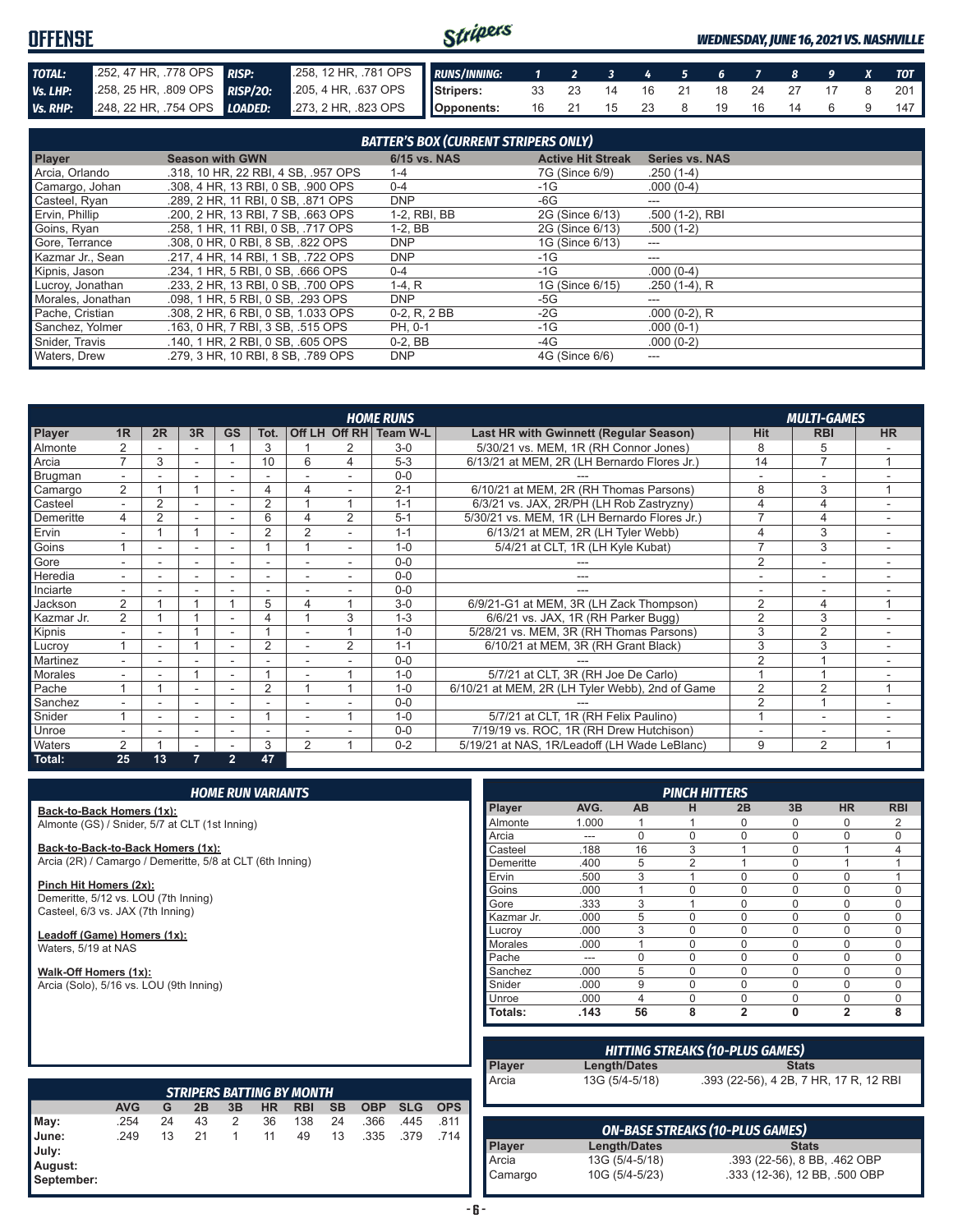#### **ORLANDO ARCIA - SS - #13**

- **• Leaderboard:** Entering 6/16, leads Triple-A Baseball in H (48) and R (34) ... Also ranks among Triple-A East top 10 in TB (1st, 87), XBH (3rd, 19), HR (T-3rd, 10), AVG (6th, .318), 2B (T-8th, 9), SLG (9th, .576), and OPS (9th, .957).
- **• 2021 with GWN: Riding a 7G hitting streak since 6/9, batting .387 (12-for-31, 2 2B, 2 HR, 6 R, 4 RBI, 1 SB, 1.051 OPS) in that span** ... **5/4-5/18:** Hit safely in each of his first 13G (.393, 7 HR, 17 R, 12 RBI, 2 SB, 1.301 OPS) ... **5/9 at CLT:** Tied GWN's single-game homer record with 3 solo blasts (3-for-4, 4 R, 4 RBI) ... **5/15 vs. LOU:** Launched game-winning solo HR (#6) in 8th ... **5/16 vs. LOU:** Blasted walkoff solo HR (#7) in 9th ... **6/10 at MEM:** Set season high with 4 hits (4-for-5, 2B, 2 R).
- **• 2021 with MIL:** Was on Milwaukee's Opening Day roster and batted .091 (1-for-11, 1 RBI) in 4G before being traded to Atlanta on 4/6 (sent to Alternate Training Site).
- **• Spring Training:** .191, 4 2B, 4 R, 6 RBI, .517 OPS in 19G with Milwaukee. **• 2020:** Spent 59 games with the Brewers, batting .260 (10 2B, 1 3B, 5 HR, 22 R, 20 RBI, 2 SB) ... Played in 2 Postseason games (.143, 1-for-7, 1 HR, 2 RBI).
- **• Acquired:** Via trade with Milwaukee in exchange for RHP Chad Sobotka and RHP Patrick Weigel (4/6/21) ... Originally signed by Milwaukee as a NDFA (10/22/10).
- **• MLB Career:** .244, 69 2B, 7 3B, 42 HR, 180 RBI, 39 SB in 542G with Milwaukee (2016-21) ... Played in the Postseason from 2018-20 (.295, 4 HR, 6 RBI in 13G).

### **JOHAN CAMARGO - INF - #17**

- **• Leaderboard:** Entering 6/16, ranks among Triple-A East top 10 in OBP (6th, .417) and AVG (T-8th, .308).
- **• 2021 with GWN: 5/4-5/22:** Hit safely in each of his first 9G (.364, 2 2B, 3 HR, 13 R, 8 RBI) ... **5/8 at CLT:** Notched his first career multi-homer game (2-for-4, 2 HR, 2 RBI) ... **6/5 vs. JAX:** Started 5-4-3 triple play, Gwinnett's first since 5/28/19 at TOL ... **6/10 at MEM:** Homered for first time since 5/8 (2-run, #4) in 4-for-5, 2-RBI effort ... **6/10-6/13:** Posted 4-straight multi-hit efforts, batting .588 (10-for-17, 1 2B, 1 HR, 3 R, 3 RBI, 1.435 OPS) in that span.
- **• Gwinnett Career:** Has hits in 59 of 79G since 2017, batting .334 (104-for-311, 21 2B, 1 3B, 13 HR, 54 R, 55 RBI, 1 SB, .935 OPS).
- **• 2021 with ATL:** In 5 stints with the Braves, batting .000 (0-for-15, 1 R) in 14G.
- **• Spring Training:** .186, 2 2B, 1 HR, 4 R, 3 RBI in 18G with Atlanta.
- **• 2020:** Made Braves' Opening Day roster and batted .200 (8 2B, 4 HR, 16 R, 9 RBI) in 35G ... Added to the NLCS roster in place of injured Adam Duvall prior to Game 2 and played in 4G (.250, 2-for-8, 1 2B, 1 RBI).
- **• Acquired:** NDFA (7/2/10) out of Panama City, Panama.
- **• MLB Career:** .258, 68 2B, 4 3B, 34 HR, 144 RBI, 2 SB in 360G with Atlanta (2017- 21) ... Played in 2018 and 2020 Postseasons (.087, 1 2B, 1 RBI in 8G).

#### **RYAN CASTEEL - 1B/C - #9**

- **• 2021 with GWN: 5/15-5/18:** Had 6 RBI in 3G span, including 5/15 vs. LOU (1-for-2, GW 3-run double, 3 RBI) and 5/16 vs. LOU (1-for-3, HR, 2 RBI) ... **6/2 vs. JAX:** Notched a pinch-hit 2-run double ... **6/3 vs. JAX:** Hit a pinch-hit 2-run HR (#2).
- **• Spring Training:** Did not play in Atlanta's MLB camp.
- **• 2020:** Was not on the Braves' 60-man player pool ... Did not play.
- **• 2019:** Played 118G with Double-A Mississippi, batting .263 (21 2B, 2 3B, 21 HR, 73 RBI, .811 OPS) ... Ranked 2nd in the Southern League in homers and RBI, 3rd in slugging (.477) ... Was his 2nd career 20-homer season (hit 22 in 2013).
- **• Acquired:** MiLB FA (3/14/21) ... Originally Colorado's 17th-round pick in 2010 out of Cleveland State Community College (Cleveland, TN).

#### **PHILLIP ERVIN - OF - #18**

- **• Leaderboard:** Entering 6/16, ranks among Triple-A East top 10 in BB (T-4th, 21).
- **• 2021 with GWN: 6/2 vs. JAX:** Hit a decisive 3-run HR (#1) and tallied a seasonhigh 4 RBI (1-for-4, R) ... **6/13 at MEM:** Belted a game-tying 2-run HR (#2) with 2 outs in the 9th of an eventual 7-6 loss (1-for-3, 1 R, 2 RBI).
- **• Spring Training:** .276, 0 HR, 2 RBI, 1 SB, .647 OPS in 18G with Atlanta ... DFA'd on 3/28, outrighted to the Alternate Training Site on 4/3.
- **• 2020:** Between Cincinnati and Seattle, hit .149 with 3 2B, 4 RBI, 1 SB in 37G ... DFA'd by the Reds (8/28), Mariners (12/16), and Chicago Cubs (2/20/21).
- **• Acquired:** Off waivers from the Chicago Cubs (2/22/21) ... Originally Cincinnati's 1st-round pick (27th overall) in 2013 out of Samford University (Homewood, AL).
- **• MLB Career:** .247, 26 2B, 8 3B, 17 HR, 68 RBI, 15 SB in 237G with CIN, SEA (2017-20) ... Talled 7 of his 8 career triples in 2019 (ranked 7th in NL).

#### **RYAN GOINS - INF - #8**

- **• 2021 with GWN: 5/4 at CLT:** Hit Gwinnett's first homer of the season (opposite field, solo) ... **5/12 vs. LOU:** Set season highs for hits (3-for-4) and RBI (3) ... **5/27- 6/9:** Posted a 7G hitting streak (.375, 9-for-24, 2 2B, 3 R, 2 RBI).
- **• Triple-A Career:** Has played for BUF (2013-16), LHV (2018), CLT (2019), and GWN (2021) ... Was teammates with MGR Matt Tuiasosopo in 2014 with the Bisons.
- **• Spring Training:** .391, 2 2B, 0 HR, 5 RBI, 0 SB, .960 OPS in 16G with Atlanta.
- **• 2020:** Played in 14G with the Chicago White Sox, batting .000 (0-for-9, 4 R) ...
- Spent most of the year at the Alternate Training Site in Schaumburg, IL. **• Acquired:** MiLB FA (2/25/21) ... Originally Toronto's 4th-round pick in 2009 out of Dallas Baptist University (Dallas, TX).
- **• MLB Career:** .228, 71 2B, 12 3B, 22 HR, 158 RBI in 555G with TOR, KC, CWS (2013-20) ... Played for TOR in 2015, 2016 Postseason (.146, 1 HR, 5 RBI in 14G).

#### **TERRANCE GORE - OF - #5**

- **• Leaderboard:** Entering 6/16, ranks among Triple-A East top 10 in SB (T-5th, 8). **• 2021 with GWN:** Is 8-for-9 (88.9%) in stolen base attempts over 13G with Gwinnett
- ... **5/18 at NAS:** Stole 2nd and 3rd base as a pinch runner ... **6/9-G2 at MEM:** Stole 3rd and scored winning run in 8th inning of 3-1 victory.
- **• Spring Training:** Did not play in Atlanta's MLB camp.
- **• 2020:** Logged 2G in his lone season with the Los Angeles Dodgers (0 PA).
- **• Acquired:** MiLB FA (2/18/21) ... Originally Kansas City's 20th-round pick in 2011 out of Gulf Coast Community College (Panama City, FL).
- **• MLB Career:** .224, 2 2B, 1 3B, 0 HR, 1 RBI, 40 SB in 102G with KC, CHC, LAD (2014-20) ... Played in the Postseason with KC (2014-15) and CHC (2018), going 0-for-2 with 3 R, 5 SB ... Won World Series with the Royals in 2015.

## **SEAN KAZMAR JR. - INF - #4**

- **• 2021 with GWN: 5/25 vs. MEM:** Lined a walk-off single in the 9th for a 2-1 win, his first career walk-off RBI with Gwinnett ... **6/6 vs. JAX:** Tied Joey Terdoslavich for 3rd on Gwinnett's career home run list (#41, 1-for-4, 1 RBI).
- **• Gwinnett Career:** Batting .267 (635-for-2379, 131 2B, 12 3B, 41 HR, 290 R, 284 RBI, 24 SB) in 692G over 8 seasons ... Leads Gwinnett in career G, AB, H, TB (913), 2B, R, RBI ... Ranks 2nd in career 3B (12) ... Ranks T-3rd in career HR (41).
- **• 600 Club:** His 635 hits are 4th-most in Richmond/Gwinnett history (Larry Whisenton leads with 657 hits) ... Is one of 5 players in RICH/GWN history with 600 hits.
- **• 2021 with ATL:** Contract selected on 4/17, has spent 2 stints with Atlanta (4/17- 4/23, 5/4-5/7), going 0-for-2 ... Pinch hit on 4/17 at the Chicago Cubs, marking his first MLB appearance in 4,589 days since 9/23/08 with San Diego ... The last player with a bigger gap between MLB appearances was Ralph Winegarner (13 years, 14 days between 6/23/36 with CLE and 7/7/49 with STL).
- **• Spring Training:** .409, 3 HR, 9 RBI, 0 SB, 1.415 OPS in 25G with Atlanta.
- **• 2020:** Was an NRI to Braves Spring Training, but not on 60-man player pool.
- **• Acquired:** MiLB FA (12/7/20) ... Originally San Diego's 5th-round pick in 2004 out of the College of Southern Nevada.
- **• MLB Career:** .195, 1 2B, 0 3B, 0 HR, 2 RBI in 22G with San Diego (2008) and Atlanta (2021).

#### **JASON KIPNIS - INF - #22**

- **• 2021 with GWN: 5/28 vs. MEM:** Belted a decisive 3-run HR (#1, 2-for-3, 3 RBI).
- **• Spring Training:** .241, 1 2B, 1 HR, 2 R, 3 RBI in 12G with Atlanta ... Released on 3/27, re-signed to MiLB deal on 3/29.
- **• 2020:** In his lone season with the Chicago Cubs, hit .237 (8 2B, 1 3B, 3 HR, 16 RBI, 1 SB) in 44G ... Played in 2G during the Postseason (0-for-3, 1 BB, 1 SO) ... Elected Free Agency on 10/28.
- **• Acquired:** MiLB FA (3/29/21) ... Originally Cleveland's 2nd-round pick in 2009 out of Arizona State University (Tempe, AZ).
- **• MLB Career:** .260, 260 2B, 24 3B, 126 HR, 545 RBI, 136 SB in 1,165G with CLE, CHC (2011-20) ... Was 2-time AL All-Star with the Indians (2013, 2015) ... Hit .192 (3 2B, 1 3B, 4 HR, 9 RBI) in 26G during the Postseason with CLE (2013, 2016-18) and CHC (2020).

#### **JONATHAN LUCROY - C - #62**

- **• 2021 with GWN: 5/26 vs. MEM:** Went 2-for-4 with a 3-run double and 4 RBI ... **6/10 at MEM:** Blasted a 3-run homer (#2, 2-for-3, 3 RBI).
- **• 2021 with WSH:** Signed by Washington on 4/6, played 5G (.357, 5-for-14, 1 2B, 2 RBI) ... DFA'd on 4/12, outrighted and elected free agency on 4/14.
- **• Spring Training:** .333, 1 2B, 1 R, .867 OPS in 14G with Chicago White Sox ... Released on 3/30 (had signed a MiLB deal on 2/11).
- **• 2020:** Signed by Boston to a MiLB deal on 2/19 ... Contract selected on 7/17 and played in 1G (7/24 vs. BAL, no AB) ... DFA'd on 7/29, released on 9/15 ... Signed with Philadelphia on 9/15 and joined Alternate Site (no MLB call-up).
- **• Acquired:** MiLB FA (5/17/21) ... Originally Milwaukee's 3rd-round pick in 2007 out of the University of Louisiana-Lafayette.
- **• MLB Career:** .274, 217 2B, 24 3B, 108 HR, 547 RBI, 30 SB in 1,208G with MIL, TEX, COL, OAK, LAA, CHC, BOS, WSH (2010-21) ... 2-time NL All-Star (2014, 2016 with MIL) ... Played in Postseason for MIL (2011), TEX (2016), COL (2017), OAK (2018), batting .235 with 1 HR, 6 RBI in 15G.

#### **JONATHAN MORALES - C - #20**

- **• 2021 with GWN: 5/7 at CLT:** Tied his single-game career high with 5 RBI, going 2-for-6 with a 3-run HR (#1) in the 9th.
- **• Spring Training:** .250, 0 HR, 1 RBI, 0 SB, 1.200 OPS in 12G with Atlanta.
- **• 2020:** Spent entire year at Braves Alternate Site in Gwinnett (no MLB debut) ... Played for Caguas of the Puerto Rican Winter League (.394, 3 HR, 9 RBI in 13G), earning PWL Postseason All-Star honors.
- **• 2019:** Hit .240 (13 2B, 2 HR, 27 R, 25 RBI) in 80G between Double-A Mississippi and Gwinnett ... Logged 1 game during the IL Playoffs (0-for-1, BB).
- **• Acquired:** Braves' 25th-round pick in 2015 out of Miami-Dade Community College.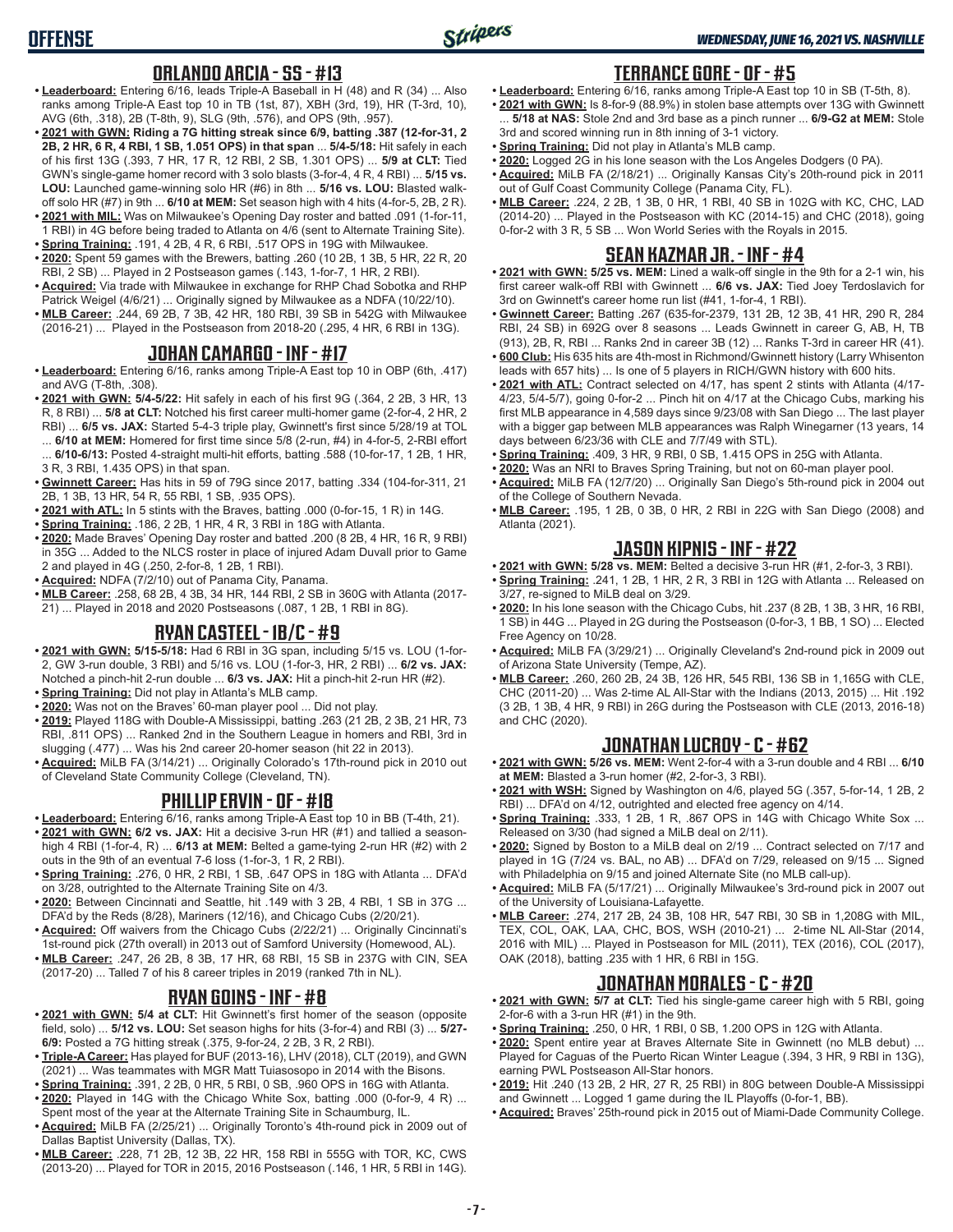## **OFFENSE**

#### **CRISTIAN PACHE - OF - #15**

- **• MLB.com Prospect Ranks:** #1 (Braves Top 30), #10 (Top 100).
- **• 2021 with GWN:** Joined Stripers on a rehab assignment from 5/29-6/1, played 1G before being activated and optioned on 6/2 ... **6/5 vs. JAX:** Went 3-for-6 with 2 doubles, including game-tying 2-run double in 9th ... **6/10 at MEM:** Tallied his first career multi-homer game (3-for-5, 2 HR, 3 R, 4 RBI).
- **• 2021 with ATL:** On Atlanta's Opening Day roster for the first time ... Hit .111 (3 2B, 1 HR, 6 R, 4 RBI) in 22G ... Placed on IL twice, on 4/14 and 5/14 ... Was at the Alternate Training Site from 4/24-4/30.
- **• Spring Training:** .184, 2 2B, 1 3B, 4 R, 3 RBI, 2 SB in 17G with Atlanta.
- **• 2020:** Spent most of the year at the Braves Alternate Training Site ... Made his MLB debut on 8/21 vs. Philadelphia (1-for-4) ... Played just 2G during regular season (.250) ... Also made MLB Postseason debut (.182, 1 2B, 1 HR, 4 R, 4 RBI in 12G).
- **• 2019:** Between Mississippi (104G) and Gwinnett (26G), hit .277 (36 2B, 9 3B, 12 HR, 63 R, 61 RBI, 8 SB, .802 OPS) in 130G ... Named a Southern League Postseason All-Star and MLB All-Star Futures Game participant.
- **• Acquired:** NDFA (7/4/15) out of Santo Domingo Centro, D.R.
- **• MLB Career:** .119, 3 2B, 0 3B, 1 HR, 4 RBI, 0 SB in 24G with Atlanta (2020-21).

#### **YOLMER SANCHEZ - INF - #2**

- **• 2021 with GWN: 5/7 at CLT:** Went 3-for-5 with 3 runs, 3 RBI and Gwinnett's first triple of the year ... **6/9-G2 at MEM:** Stole home plate as part of a double-steal with Drew Waters, scored the tying run in 3-1 victory (1-for-2, R, SB).
- **• Spring Training:** .190, 0 XBH, 2 RBI, 1 SB, .451 OPS in 15G with Baltimore ... DFA'd on 3/27, released on 3/30.
- **• 2020:** Played 11G with the Chicago White Sox, batting .313 (3 2B, 1 HR, 1 RBI, 1.164 OPS) ... Made his MLB Postseason debut in the ALWCS (1G, no at-bat).
- **• Acquired:** MiLB FA (3/31/21) ... Originally a NDFA with Chi. White Sox (5/29/09).
- **• MLB Career:** .245, 113 2B, 24 3B, 32 HR, 215 RBI, 30 SB in 657G with the Chicago White Sox (2014-20) ... Won an AL Gold Glove in 2019 (.987 FPCT at 2B).

#### **TRAVIS SNIDER - OF/INF - #26**

- **• 2021 with GWN: 5/5-5/9:** Drew 8 walks in his first 3G ... **6/3 vs. JAX:** Recorded his first multi-hit game (2-for-3, R).
- **• Spring Training:** Did not play in Atlanta's MLB camp.
- **• 2020:** Signed by Miami on 7/24 and reported to the Marlins' Alternate Training Site in Jupiter, FL, but was released on 8/27 and did not reach the Majors.
- **• 2019:** Played for Triple-A Reno in Arizona's system (.294, 22 2B, 4 3B, 11 HR, 41 RBI, 3 SB, .899 OPS in 93G).
- **• Acquired:** MiLB FA (2/26/21) ... Originally Toronto's 1st-round pick (14th overall) in 2006 out of Henry M. Jackson High School (Mill Creek, WA).
- **• MLB Career:** .244, 100 2B, 7 3B, 54 HR, 212 RBI, 22 SB in 630G with TOR, PIT (2008-15) ... Played for PIT in the Postseason from 2013-15 (.250, 1-for-4 in 3G).

#### **DREW WATERS - OF - #11**

- **• Leaderboard:** Entering 6/16, ranks among Triple-A East top 10 in SB (T-5th, 8).
- **• MLB.com Prospect Ranks:** #2 (Braves Top 30), #27 (Top 100 Prospects).
- **• 2021 with GWN: Batting .316 (25-for-79, 4 2B, 3 HR, 16 R, 9 RBI, 6 SB, .906 OPS) in last 21G since 5/15** ... **5/18 at NAS:** Recorded his first career multi-HR game (3-for-5, 2 HR, 3 RBI) and became the first GWN player to homer from both sides of the plate since Mel Rojas Jr. (7/7/16 at CLT) ... **5/19 at NAS:** Fell a triple shy of the cycle in his first 4-hit game at Triple-A (4-for-5, 2B, HR, 2 R, 2 RBI, 2 SB) ... **6/9-G2 at MEM:** Lined RBI single in 8th (2-for-3, R, RBI) for last-at-bat 3-1 win.
- **• Spring Training:** .500, 1 2B, 0 HR, 2 RBI, 1 SB in 4G with Atlanta.
- **• 2020:** Spent entire year at Braves Alternate Site in Gwinnett (no MLB debut).
- **• 2019:** Hit .309 (40 2B, 9 3B, 7 HR, 80 R, 52 RBI, 16 SB) in 134G with Double-A Mississippi and Gwinnett ... Won Southern League Batting Title (.319, best in MIS history) and Most Valuable Player (1st in MIS history) ... Ranked among MiLB top 5 in doubles (T-3rd, 40) and hits (5th, 163).
- **• Acquired:** Braves' 2nd-round pick in 2017 out of Etowah High School (Woodstock, GA) ... Named Gatorade Georgia Baseball Player of the Year in 2017.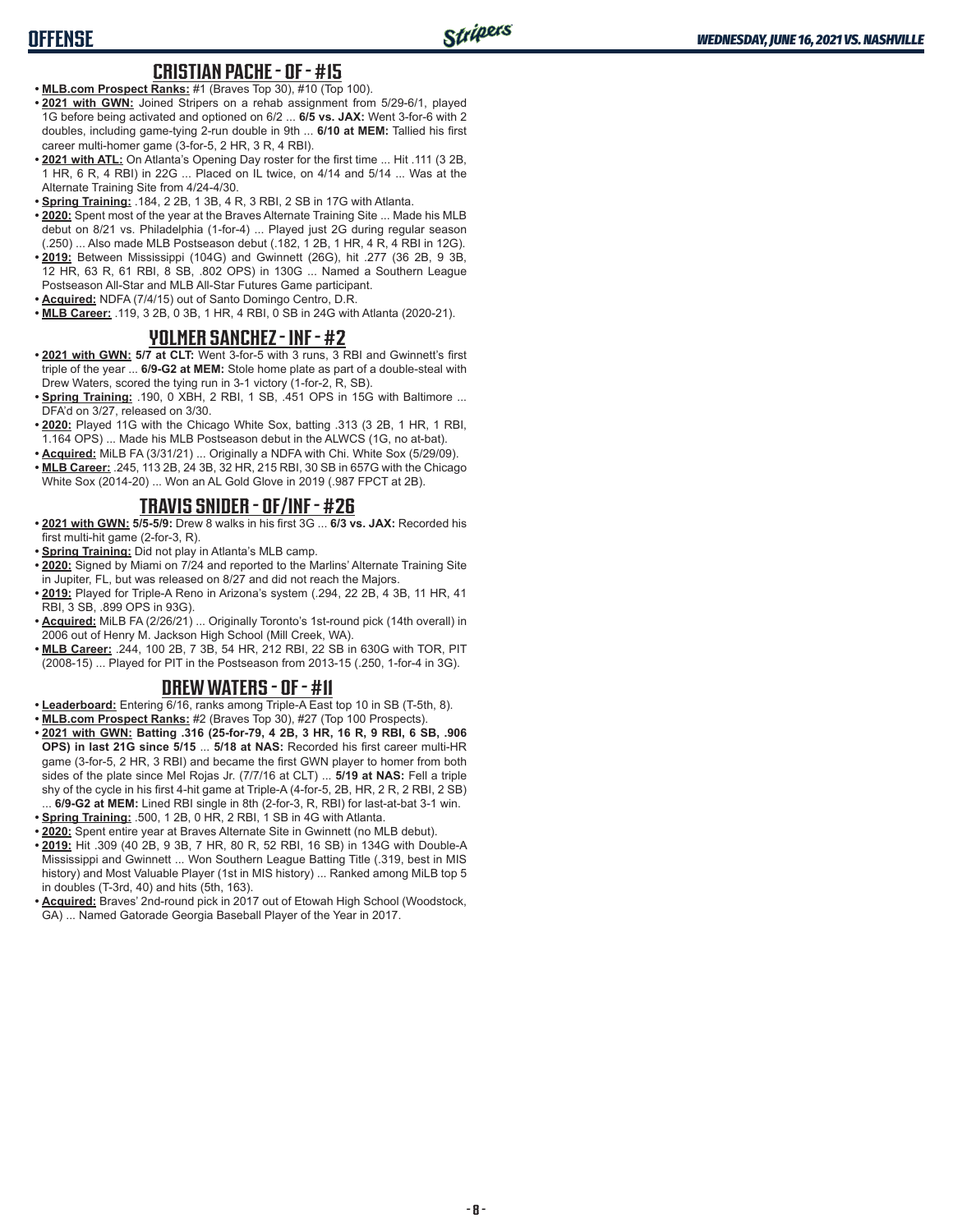## **SEASON SUMMARY**



| TEAM HIGHS & LOWS                                                                                                                                             |                                                                                                                                                                                                       |
|---------------------------------------------------------------------------------------------------------------------------------------------------------------|-------------------------------------------------------------------------------------------------------------------------------------------------------------------------------------------------------|
| <b>OFFENSE:</b>                                                                                                                                               | <b>HITTIN</b><br>Hits<br>Runs.<br>Double<br>Triples<br>Home<br>Extra-<br><b>Total E</b><br><b>RBI</b><br>Striked<br>Walks.<br>Hit-by-<br>Stolen<br>Caugh<br><b>PITCH</b><br>Innings<br><b>Innings</b> |
| <b>PITCHING:</b><br>Most Runs Allowed, Inning 4 (8x, last: 2nd Inning, 6/9-G1 at Memphis)<br>Most Home Runs Allowed, Game  3 (3x, last: 6/5 vs. Jacksonville) | <b>Striked</b><br>Striked<br>Walks<br>Walks<br>Hits (S<br>Hits (R<br>Earned<br>Earned<br>Home<br>Home<br>Low-H<br>$I_0w-R$                                                                            |
| <b>DEFENSE:</b><br>Most Double Plays Turned, Game 3 (2x, last: 5/29 vs. Memphis)<br>Most Stolen Bases Allowed, Game  2 (3x, last: 6/6 vs. Jacksonville)       | <b>DEFEI</b><br>Outfiel<br>Errors.<br>Pickoff<br>Caugh                                                                                                                                                |

### **TEAM MISCELLANEOUS**

| Largest Blown Lead (Loss)3 Runs (2x, last: 6/13 at Memphis, 4-1, 6-7) |
|-----------------------------------------------------------------------|
|                                                                       |
|                                                                       |
|                                                                       |
|                                                                       |
|                                                                       |
|                                                                       |
|                                                                       |
|                                                                       |
|                                                                       |

### **INDIVIDUAL HIGHS & LOWS**

| HITTING (GAME): |                                                                         |
|-----------------|-------------------------------------------------------------------------|
|                 |                                                                         |
|                 |                                                                         |
|                 |                                                                         |
|                 |                                                                         |
|                 |                                                                         |
|                 |                                                                         |
|                 |                                                                         |
|                 |                                                                         |
|                 |                                                                         |
|                 |                                                                         |
|                 |                                                                         |
|                 |                                                                         |
|                 | Caught Stealing……………………………………… 1 (15x, last: Arcia, 6/15 vs. Nashville) |
|                 |                                                                         |

#### **IING (GAME):**

| None                                                  |
|-------------------------------------------------------|
| Low-Run 9.0 IP CG …………………………………………………………………………………None |

#### <u>**NSE (GAME):**</u>

### **STREAKS**

#### **OFFENSIVE (LONGEST IN 2021 ONLY):**

#### **PITCHING (LONGEST IN 2021 ONLY):**

## **LAST TIME IT HAPPENED (GWINNETT REGULAR-SEASON HISTORY)**

#### **INDIVIDUAL OFFENSE:**

|                             | Homers, Both Sides of Plate  Drew Waters (5/18/21 at Nashville)            |
|-----------------------------|----------------------------------------------------------------------------|
|                             |                                                                            |
|                             |                                                                            |
|                             | Back-to-Back-to-Back Homers  Arcia/Camargo/Demeritte (5/8/21 at Charlotte) |
|                             |                                                                            |
|                             |                                                                            |
|                             |                                                                            |
|                             |                                                                            |
|                             |                                                                            |
|                             |                                                                            |
|                             |                                                                            |
|                             |                                                                            |
|                             |                                                                            |
|                             |                                                                            |
|                             |                                                                            |
| <b>INDIVIDUAL PITCHING:</b> |                                                                            |
|                             |                                                                            |

| 9.0-Inning No-Hitter (Solo)Todd Redmond (5/28/10 at Louisville)                |  |
|--------------------------------------------------------------------------------|--|
| 9.0-Inning No-Hitter (Comb.) Wooten/Marksberry/Ramirez (6/30/16 at Louisville) |  |
|                                                                                |  |
|                                                                                |  |
| 21 Consecutive Saves Converted Jairo Asencio (9/6/09-8/8/11)                   |  |
| 25.0-Inning Scoreless Streak Stephen Marek, 25.1 IP (6/6/10-8/2/10)            |  |
|                                                                                |  |

#### **TEAM OFFENSE:**

| <b>TEAM PITCHING:</b> |  |
|-----------------------|--|
|                       |  |
|                       |  |
|                       |  |
|                       |  |
|                       |  |
|                       |  |
|                       |  |
|                       |  |
| <b>TEAM DEFENSE:</b>  |  |
|                       |  |
|                       |  |

## Commit 5 Errors 8/17/10 vs. Norfolk

## **TEAM MISCELLANEOUS:**<br>18-Run Margin of Victory.....